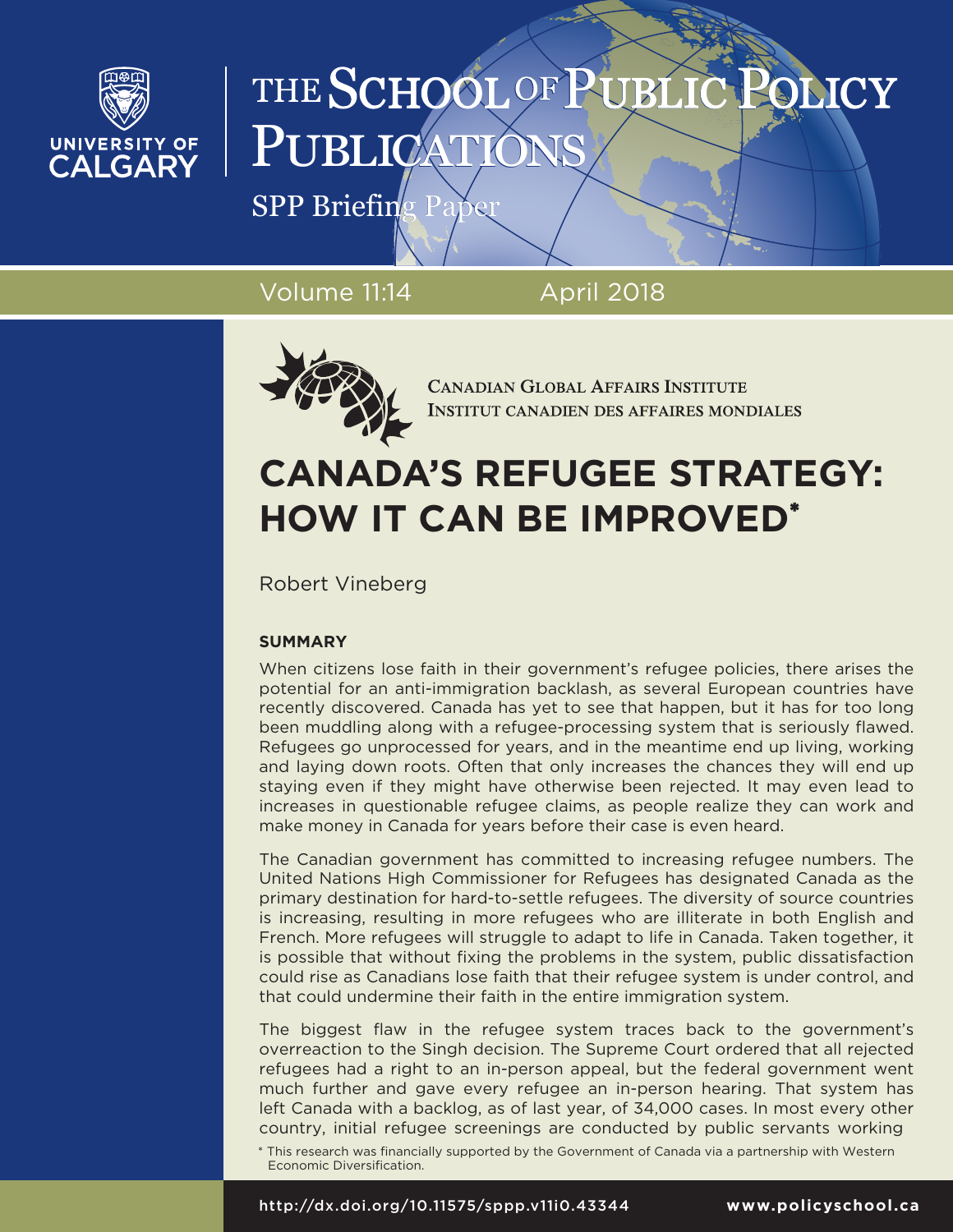for the immigration agency, which here would be Immigration, Refugees and Citizenship Canada, as opposed to the staff of the Immigration and Refugee Board.

Canada could do a much better job at clearing its backlog and better processing refugee claims, particularly in weeding out the bogus claims, by reassigning responsibility for interviewing refugees to the officials at IRCC. The agency also has the advantage of having offices in almost every major city in Canada, while the IRB only hears cases in Vancouver, Montreal and Toronto, with the 2,500 refugee claimants residing in places outside B.C., Quebec and Ontario having to travel long distances for a hearing or having to settle for an inferior two-way video hearing. Also, this would avoid the conflict of interest at the IRB, which is in charge of reviewing appeals of its own decisions. The IRB is better suited to handle appeals of decisions made by IRCC agents who are at arm'slength from the IRB.

In addition, Canada should also ensure it maintains a balance in accepting not strictly refugees who are most at risk, but also an equal number of refugees who will more easily establish themselves in Canada and adapt within one year of landing in Canada. Having a system that not only ensures more efficient, effective processing of refugees, with proper control over who settles here, will not only help Canadians maintain confidence in their refugee and immigration system. It will also ensure that Canada has a system that can respond, when necessary, to global crises when they erupt, and better help those refugees who need protection.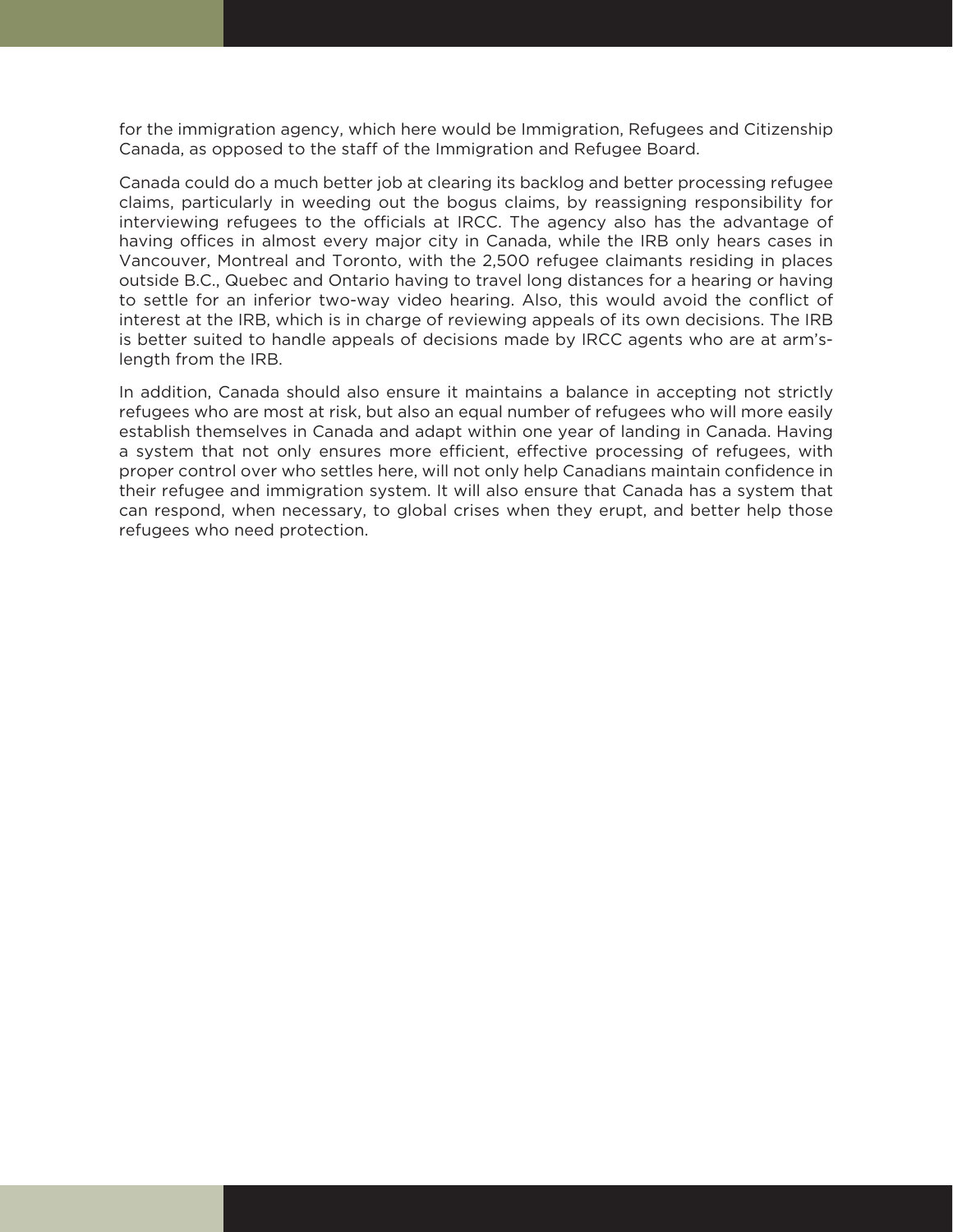

# THE SCHOOL OF PUBL IMCY PUBLICA

SPP Briefing Pap

Volume 11:14 April 2018



**CANADIAN GLOBAL AFFAIRS INSTITUTE INSTITUT CANADIEN DES AFFAIRES MONDIALES** 

# **LA STRATÉGIE CANADIENNE POUR LES RÉFUGIÉS : PISTES D'AMÉLIORATION\***

Robert Vineberg

# **RÉSUMÉ**

Quand les citoyens ne font plus confiance aux politiques gouvernementales relatives aux réfugiés, il y a risque de contrecoup anti-immigration, comme plusieurs pays européens l'on vécu récemment. Cela ne s'est pas encore produit ici, mais depuis trop longtemps le Canada se contente d'un système de traitement des demandes d'asile qui présente de sérieuses carences. Les demandeurs d'asile doivent attendre des années avant que leur dossier ne soit traité et, pendant tout ce temps, c'est ici qu'ils vivent, travaillent et tissent des liens. Souvent, dans le cas de demandes qui autrement auraient été refusées, cela ne fait qu'augmenter leurs chances de rester au pays. On pourrait même assister à une augmentation des demandes d'asile douteuses, puisque des gens réalisent qu'il est possible de travailler et de gagner de l'argent au Canada pendant plusieurs années avant qu'un dossier ne soit même étudié.

Le gouvernement canadien s'est engagé à augmenter le nombre de réfugiés. Le Haut Commissariat des Nations Unies pour les réfugiés a désigné le Canada comme destination principale pour les réfugiés difficiles à ré installer. L'augmentation de la diversité des pays d'origine signifie un nombre plus élevé de réfugiés qui ne communiquent ni en anglais ni en français. Plus de réfugiés auront ainsi des difficultés à s'adapter à la vie au Canada. Si les divers problèmes du système ne sont pas réglés, la situation pourrait faire en sorte qu'une insatisfaction publique s'installe, que les Canadiens se mettent à douter des contrôles du système de protection des réfugiés et que leur confiance envers le système d'immigration en général soit minée.

\* This research was financially supported by the Government of Canada via a partnership with Western Economic Diversification.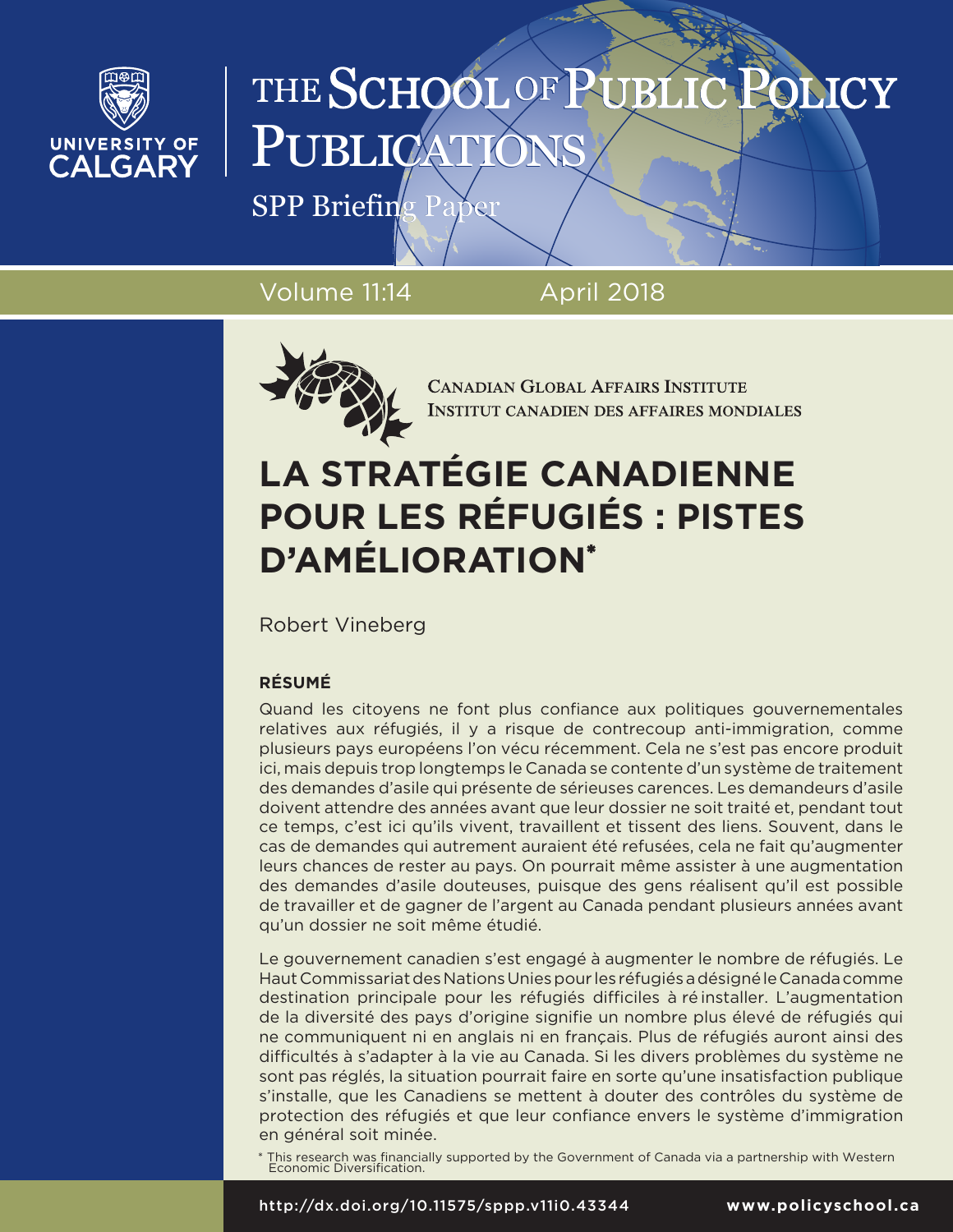Le pire problème du système de protection des réfugiés émane de la réaction excessive du gouvernement suite à l'arrêt Singh. La Cour suprême avait ordonné que les demandeurs du statut de réfugié dont la demande avait été rejetée aient droit à une audience orale, mais le gouvernement fédéral a été bien plus loin en accordant ce droit à l'ensemble des réfugiés. Cette décision a généré un retard cumulé de 34 000 cas au Canada, tel que l'indiquent les données de l'année dernière. Dans la plupart des autres pays, l'entrevue initiale des réfugiés est menée par des fonctionnaires qui travaillent pour les services de l'immigration – en l'occurrence ici Immigration, Réfugiés et Citoyenneté Canada (IRCC) – plutôt que par le personnel de la Commission de l'immigration et du statut de réfugié (CISR).

Le Canada pourrait faire mieux pour éliminer son retard et mieux traiter les demandes de réfugiés, particulièrement au niveau de l'élimination des demandes non fondées, en réassignant la responsabilité des entrevues aux préposés d'IRCC. Le Ministère a l'avantage d'avoir des bureaux dans presque toutes les grandes villes canadiennes, alors que la CISR n'entend les causes qu'à Vancouver, Montréal et Toronto. Les quelque 2 500 demandeurs d'asile résidant ailleurs que la Colombie-Britannique, le Québec ou l'Ontario doivent se déplacer sur de longues distances pour une audience ou se contenter d'auditions par vidéoconférences, moins efficaces. Cela éviterait aussi un conflit d'intérêt au sein de la CISR, chargée des appels de ses propres décisions. La CISR serait mieux équipée pour en appeler des décisions des agents d'IRCC qui sont indépendants de la CISR.

Par ailleurs, le Canada devrait voir à maintenir un équilibre en n'acceptant pas seulement les réfugiés qui sont les plus à risque, mais aussi un nombre égal de réfugiés à même de s'établir plus aisément au Canada, de s'adapter en moins d'un an après leur arrivée. Un système qui assure un traitement plus rentable et plus efficace des dossiers des réfugiés, avec un contrôle effectif de ceux qui s'établissent ici, contribuerait à entretenir la confiance des Canadiens envers leur système d'immigration et de demande d'asile. Cela permettrait aussi de doter le Canada d'un système à même de mieux répondre aux crises internationales, lorsqu'elles surviennent, tout en offrant une meilleure protection aux réfugiés qui en ont besoin.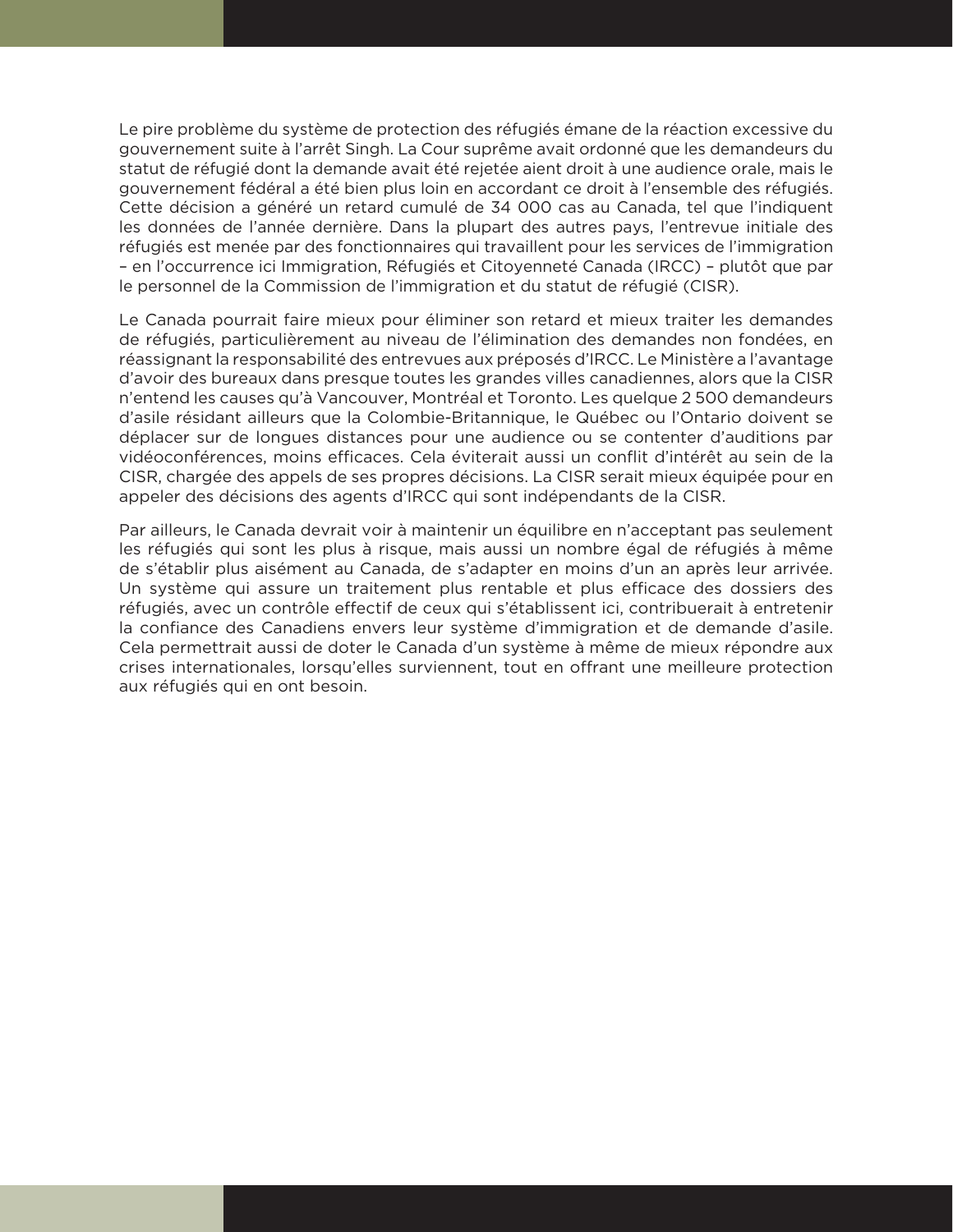#### **1. INTRODUCTION**

Refugee Policy is a contentious issue in every refugee receiving country in the world. In Canada, there is a general consensus that Canada ought to offer protection to those who deserve it. However, the consensus breaks down if numbers appear to be too high or if it appears that the government has lost control of who comes to Canada. Therefore, an effective refugee strategy is an essential component to a successful refugee program. Furthermore, a successful refugee program is essential to a successful immigration program in general as lack of public support for one component of the program will undermine support for the overall immigration program.

Canada has, from its very origins, has been a refugee receiving country. With the arrival of the first Europeans, came refugees: Huguenots from France, Loyalists from the United States, African-Americans via the Underground Railroad, Mennonites and Jews from Russia and many others long before Canada had a refugee policy of any kind.

This paper will provide an overview of how Canadian refugee policy has evolved since the end of the Second World War and will describe the current state of affairs in refugee policy, including the good and the bad. The paper will then conclude with a number of recommendations for the improvement of Canada's refugee policy.

### **2. BACKGROUND**

The absence of a refugee policy led to serious abuses such as the refusal to assist refugees, mostly Jewish, fleeing from Nazi Europe (Abella and Troper 1968). The first articulation of a Canadian refugee policy came in Prime Minister William Lyon Mackenzie King's statement to the House of Commons on immigration policy on May 1, 1947. In it he stated:

Among other considerations, it [Canadian policy] should take account of persons who are displaced and homeless, as an aftermath of the world conflict (Canada 1947, 2644).

Later, in his speech, he was more specific:

The resettlement of refugees and displaced persons constitutes a special problem…Canada is not obliged, as a result of membership in the united nations [sic] or under the constitution of the international refugee organization [sic], to accept any specific number of refugees or displaced persons. We have, nevertheless, a moral obligation to assist in meeting the problem, and this obligation we are prepared to recognize (Canada 1947, 2645)

In the aftermath of the Second World War, Canada welcomed 165,697 displaced persons from Europe as well as 4,527 Polish Veterans (C&I 1964, L-2), most of whom fought with the Polish 1<sup>st</sup> Armoured Division, which formed part of the First Canadian Army in Northwest Europe in 1945.

In 1951, the *United Nations Convention relating to the Status of Refugees* was approved. It defined a refugee as a person who:

owing to well-founded fear of being persecuted for reasons of race, religion, nationality, membership of a particular social group or political opinion, is outside the country of his nationality and is unable or, owing to such fear, is unwilling to avail himself of the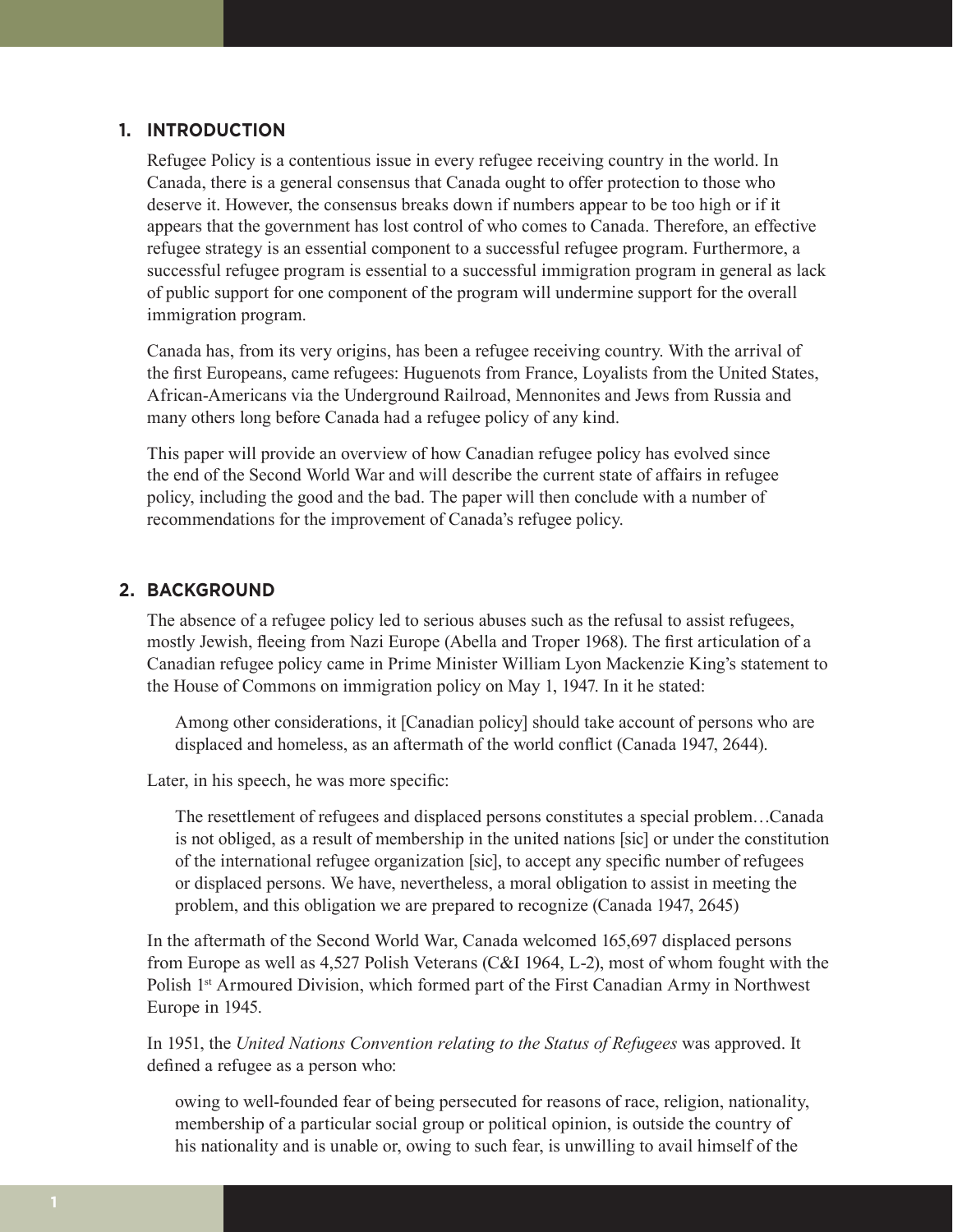protection of that country; or who, not having a nationality and being outside the country of his former habitual residence as a result of such events, is unable or, owing to such fear, is unwilling to return to it (UN 1951, A(1)(2)).

However, the original Convention only applied to Europe and to persons affected by events prior to January 1, 1951. Canada, while a participant in drafting the Convention, did not accede to the Convention until 1969. In the meantime, for immigration purposes, the Department of Citizenship and Immigration (C&I) developed its own working definition of refugee which referred to a person who:

(a) as a result of events arising out of World War II, was displaced from one European country to another, e.g., from an Eastern to a Western European country, and has not been permanently re-settled; or

(b) because of fear or dissatisfaction, left one of the under-mentioned countries since the closure of the International Refugee Organization on December 31, 1951:

| Albania              | Bulgaria | Czechoslovakia |            |
|----------------------|----------|----------------|------------|
| Estonia              | Hungary  | Latvia         |            |
| Lithuania            | Poland   | Roumania       |            |
| East Zone of Germany |          | U.S.S.R.       | Yugoslavia |

and has not been permanently re-settled (C&I 1964, L-1).

Despite not signing the *Convention*, Canada did co-operate with the United Nations High Commission for Refugees (UNHCR) and accepted many refugees referred by the UNHCR. Normal selection criteria were still applied with respect to the likelihood of successfully establishing in Canada but the terms were relaxed for refugees. Also, any resident of Canada or reputable voluntary agency could sponsor a refugee from Europe. In 1962, following the introduction of the new *Immigration Regulations* that eliminated discrimination on the basis of race, nationality and country of origin (Canada 1962) refugees from outside Europe could apply but had to meet the normal selection criteria though in practice, again, the selection criteria were often relaxed (C&I 1964, L-5).

In 1967, the United Nations adopted a *Protocol relating to the Status of Refugees*, which served to remove the time and geographical limits of the original *Convention* (UN 1967, Article I, Sections 2 and 3). Canada signed the *Convention and Protocol* in 1969 and from that date, immigration officers were instructed to use the *Convention* definition of refugee. However, it was not until 1976, when a new *Immigration Act* (Canada 1976) was approved by Parliament, that Prime Minister Mackenzie King's commitment to assist refugees first appeared in Canadian legislation. Among the objectives of Canadian immigration policy, stated in section 3 of the new act was:

(g) to fulfil Canada's international legal obligations with respect to refugees and to uphold its humanitarian tradition with respect to the displaced and persecuted;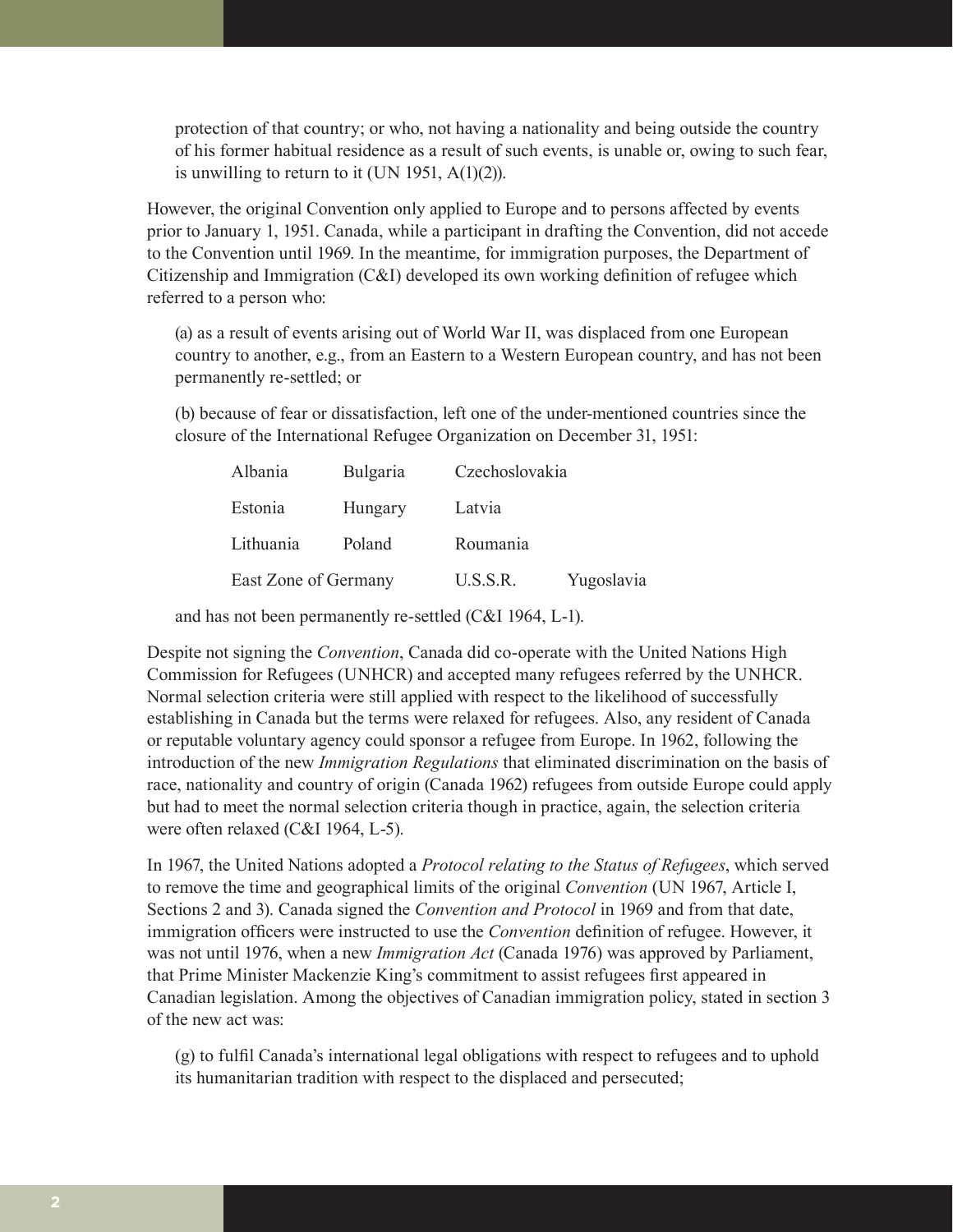Also "Convention Refugee" was defined as:

any person who

(a) by reason of a well-founded fear of persecution for reasons of race, religion, nationality, membership in a particular social group or political opinion,

(i) is outside the country of the person's nationality and is unable, or by reason of that fear, unwilling to avail himself of the protection of that country, or

(ii) not having a country of nationality, is outside the country of the person's former habitual residence and is unable or, by reason of that fear, is unwilling to return to that country,

The general authority to admit Convention refugees and persons belonging to refugee-like groups but not meeting all the requirements of the refugee definition (Designated Classes) was in section 6(2) of the act and categories of admission were described in the *Immigration Regulations* (Canada 1978) that were implemented in 1978 when the Act came into force. Section 7 of the Regulations provided for both Government Assisted Refugees (GARs) and for Privately Sponsored Refugees (PSRs) as well as for "Designated Classes" to cover refugeelike situations where it would be difficult to determine cases solely with the refugee definition. The timing of these innovations was remarkable as the Indochinese refugee crisis was about to break and the new provisions allowed Canada to respond quickly and flexibly to the crisis.1

The Act prescribed the process for determination of refugee status (Canada 1978, S. 45-48). The Act provided that the Minister would determine claims but it also established a Refugee Status Advisory Committee (RSAC) for the purpose of advising the Minister in respect of refugee claims. The committee reviewed the claimant's written claim and the transcript of his/ her examination by an immigration officer. The committee did not offer in person hearings. Negative decisions could be appealed to the Immigration Appeal Board (IAB) (Canada 1978, S.40 (1)).

However, the lack of an opportunity for a refugee claimant to make his case in person was a fundamental flaw in the 1976 legislation. Also, the process was predicated on a belief that there would be very few refugee claims made on Canadian soil. Events proved these assumptions wrong and the RSAC and the IAB were overwhelmed by the volume of claims and appeals of rejected claims.

In its famous 1985 "Singh Decision," the Supreme Court of Canada ruled both that *Charter*  protections applied to any person physically in Canada and that the paper process for refugee determination, then in place, did not provide the opportunity for an oral presentation by the claimant and this constituted a denial of *Charter* rights (Singh vs. Minister of Employment and Immigration, 1985). This was a wise decision as the old process gave claimants no opportunity to state their case and to know the Minister's case against them. In response, the Federal Government introduced legislation to create the Immigration and Refugee Board (IRB) and provided that all refugee claimants in Canada would have an in-person hearing before a panel of members of the Immigration and Refugee Board. These members are Governor-in-Council, that is to say, political appointees.

For more on Canada's response, see: Molloy, et al. 2017.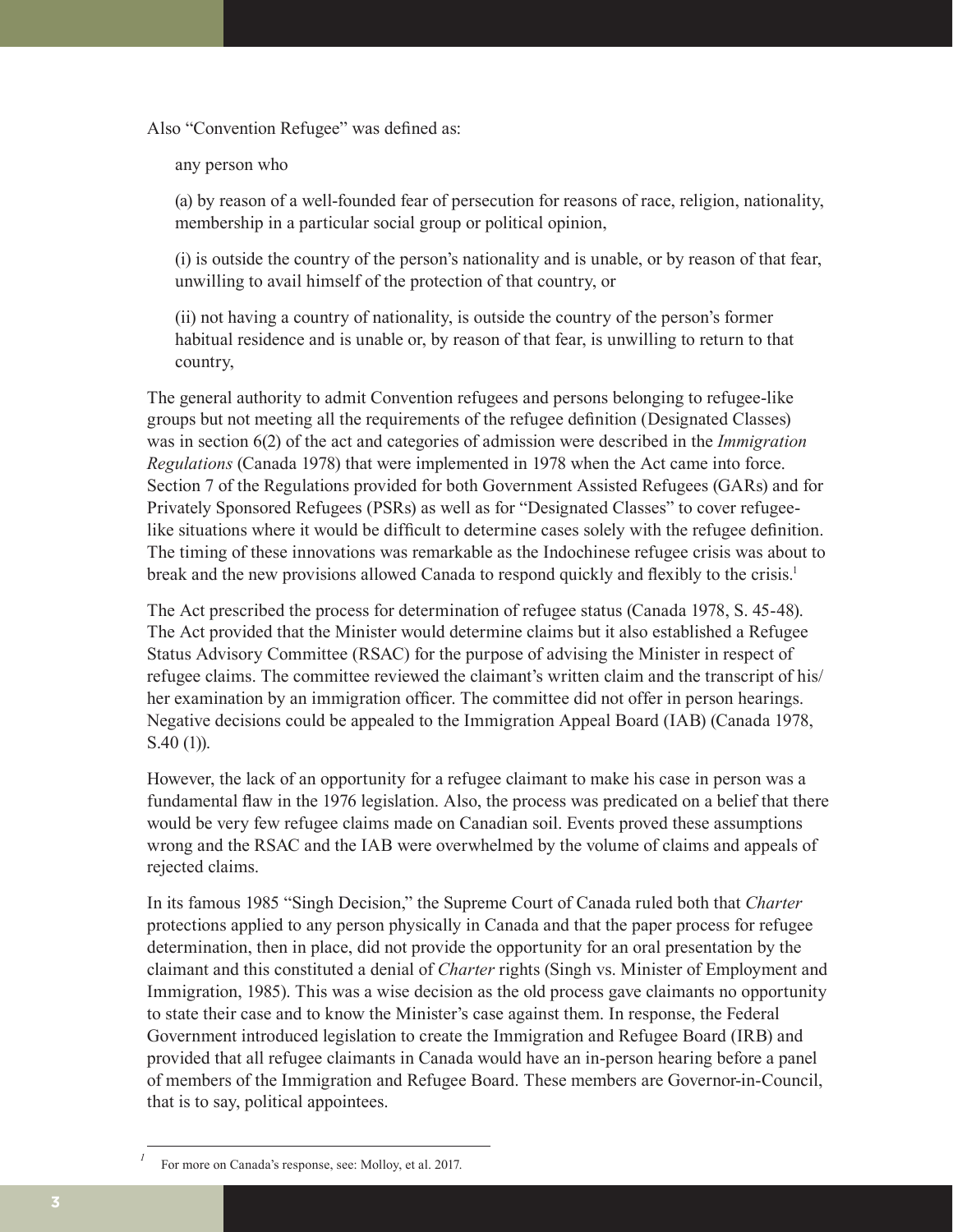The Government reaction was an over-reaction because the process soon became bogged down both by insufficient appointments to the IRB and by the sheer volume of claimants. By 2008, there was a backlog of 62,000 claims (Kelley and Trebicock 2010, 445, 446). The problem was that the legitimate refugees had to wait in line with all the bogus claims, resulting in waits of several years for a decision. The Supreme Court decision only required that claimants being refused were entitled to an oral hearing. There could have been a faster process to deal with legitimate claims.

The result has been that the IRB almost continually has faced backlogs serving both to delay the recognition of legitimate refugees and to give unfounded claimants several years of *de facto* residence in Canada before being found not to be a refugee and being subject to a removal order. However, not all those ordered removed would eventually leave Canada. The longer they remained in Canada, the greater the likelihood of developing a rationale for remaining in Canada, including marriage and children. Some have been, ultimately, allowed to stay in Canada under humanitarian and compassionate provisions or by becoming a sponsored member of the Family Class. In addition, through the process known as Pre-Removal Risk Assessment (PRRA), which is discussed below, about 3% of the 1,875 PRRA applications reviewed were allowed to stay in 2014 (IRCC 2016a, 13, Figure 4.3 and 16, Figure 4.6).

#### **3. RECENT CHANGES**

With the introduction of the new *Immigration and Refugee Protection Act* and *Regulations* (Canada 2001 and 2002) in 2002, a major change in how Government Assisted Refugees are selected was made. Under the 1976 Act, convention refugees still had to demonstrate that they would "be able to become successfully established in Canada" (Canada 1978, S.7 (1)) and this was to be assessed against the same criteria as in the points system for economic immigrants but without assigning points. It was generally accepted that refugees should be able to establish themselves within one year of arrival. This approach was criticized by other refugee receiving countries as "skimming the cream off the milk" rather than providing asylum to the most needy. However, since 2002, convention refugees are referred to IRCC, generally by the UNHCR on the basis of the importance of resettlement (Canada 2002, S. 138 and 140.3). While IRCC officers are still supposed to assess the ability to settle successfully, the criteria are much less stringent and the timeline for establishment is now three to five years (Canada 2002, S. 139(1)(g)) and CIC 2009, S 13.9 to 13.14).

On March 30, 2010, then Minister of Citizenship, Immigration and Multiculturalism, Jason Kenney, introduced long overdue reforms to the refugee determination process in Canada (Canada 2010). The new proposals, labelled the *Balanced Refugee Reform Act* aimed to conclude refugee determination within sixty days. However, it was unclear how new cases could be dealt with in this time period. The Government's "backgrounder" on the reforms stated that "individuals who are determined to be eligible to make an asylum claim would meet with a public servant at the IRB within eight days of being referred to the IRB. During this information-gathering interview, information on the claim would be collected, forms properly completed and a hearing scheduled before another public servant at the IRB within 60 days" (CIC 2010).

This was all very good as rhetoric but, as currently organized, the IRB is not in a position to meet these time standards. In the IRB's Department Results Report 2016-17, meeting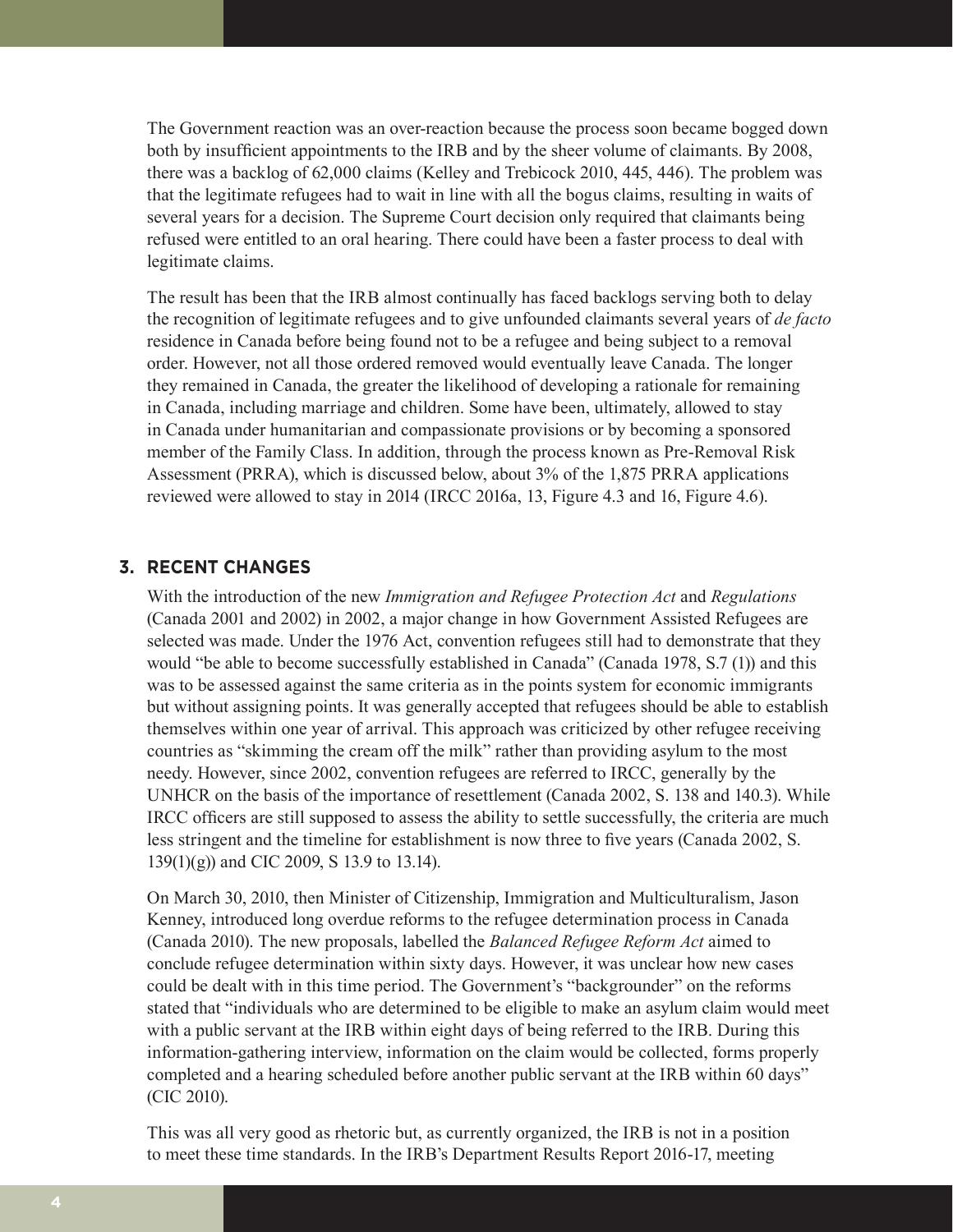regulatory time limits is identified as the Board's "Key Risk" due to increased intake and limited capacity (IRB 2017, 8). It only has field offices in Montreal, Toronto and Vancouver and, while the bulk of refugee claimants are in those three cities, for the period from January 2017 to October 2017, over 2,500 claimants were living outside of Quebec, Ontario and British Columbia (IRCC 2017a). These claimants are not treated in the same way as claimants where the IRB has offices as they will either have to travel to an IRB office, at their own expense, or make their all-important claim by video conference.

The process in place today is summarized by IRCC on its web site so I will not go into it in further detail (IRCC 2017b).

# **4. WHERE WE ARE TODAY**

#### a) In-Canada Refugee Claimants

The new system for in-Canada refugee claims was introduced in 2010 and implemented in 2012. Its legal safeguards include the right of appeal to the Refugee Appeal Division (Canada 2001, S.110). However an appeal is not available in cases that were considered manifestly unfounded or if the claimant came from a country designated as having an independent judicial system and other freedoms. Furthermore, the right of appeal does not include the right to an oral hearing. Further appeal is available, by leave, to the Federal Court. The government hoped that by having the initial decision made by an official and by imposing tight timelines that the process would be speedier and backlogs would be reduced. Unfortunately this is not the case. Also, timelines for applicants are so short that many advocates for refugees feel that it is impossible to prepare a compelling case within those time limits (Canadian Bar Association 2010).

The backlog was significant even before the influx of refugee claimants entering Canada illegally from the United States. In 2017, though the 18,149 (IRB 2018a) claimants, entering Canadian irregularly from the United States was relatively high, the overall number of claimants at 47,425 (IRB 2018b) is not much different from numbers Canada has experienced in the past<sup>2</sup>. As of the end of February 2018, the IRB had 47,451 claims pending and were finalizing about 2,000 claims per month, so at the current rate of processing cases the backlog represents about two years of processing, on top of the new claims that have averaged about 4,000 per month over the past year (IRB 2018c).

While these numbers are significant, we need to maintain perspective. In 2016, 390,000 undocumented migrants entered Europe and another 5,100 lost their lives in the attempt. In 2017, the numbers have dropped by half (almost 187,000 people plus another 3,100 who died) but are still enormous in comparison to what Canada has to deal with (IOM 2018).

Nevertheless, the increase in illegal border crossings has the potential to undermine the public's belief that the government has migration under control and, therefore, the consensus in support of immigration in general (Globe and Mail, 2018). The best way to prevent an increase in illegal border crossings is to use diplomatic pressure on the United States to enforce its own laws by dedicating more resources to prevent illegal departures over the Canada/US

*<sup>2</sup>* In Canada refugee claims in 2000 numbered 37,748, in 2001 there were 44,640, and in 2008 there were 36,856. Source: Citizenship and Immigration Canada (CIC 2015, 47).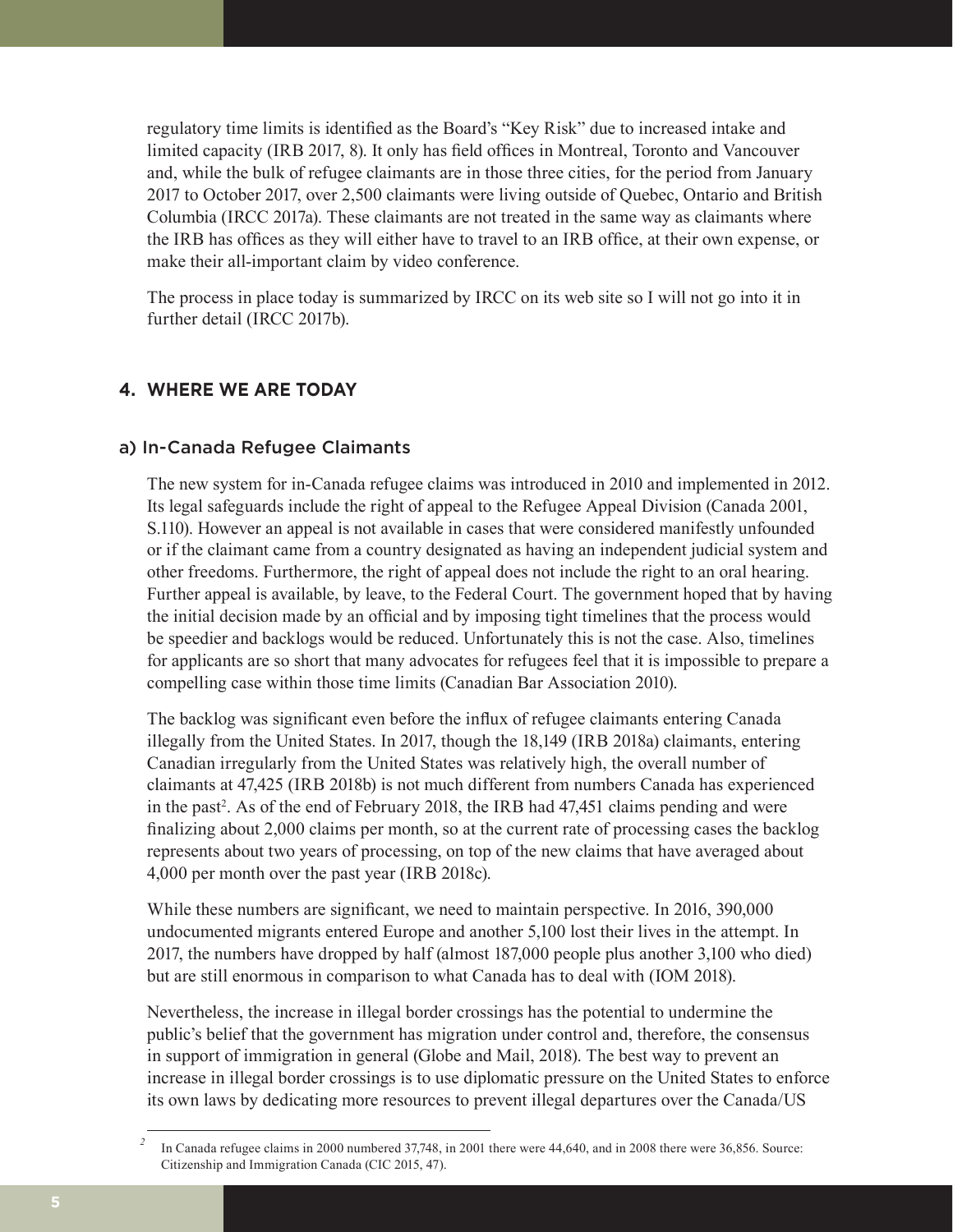land border. However, as Nicholas Keung noted in a *Toronto* Star article on October 19, 2017 (Keung 2017b), there are many people in Canada who believe that the border crossers should be welcomed in Canada and a recent poll suggested that more Canadians believe that refugee claimants are legitimate than those who believe they are not legitimate (Environics 2018). Therefore, any such initiative to reduce the flow of claimants across the border would have to take into consideration the strong support for refugee claimants and, therefore, be relatively low-key in nature in order not to elicit criticism. Apart from this step, the best approach is to make decisions on claims quickly and correctly so that those whose claims are unfounded will be removed from Canada rapidly. I suggest, below, a number of options to achieve this.

As noted above, the IRB is not resourced to deal with the numbers that come to Canada. As of August 31, 2017, there was a backlog of some 34,000 cases and people were waiting about 16 months for their hearing rather than the 60 days it is supposed to take, reported Nicholas Keung in another *Toronto Star* article on September 20, 2017 (Keung 2017a). And, as noted earlier, the backlog as of February 2018 has grown to over 47,000.

Refugee Claimants are not eligible for most social programs but are given work permits while they wait for their case to be determined. The longer people have to wait for a refugee hearing, the longer they get to work in Canada. This, in itself, can be an incentive to come to Canada and make a refugee claim. Therefore the waiting time for hearings must be shortened. How could we shorten the wait times? There are actually many ways. But before we look for solutions, we should look at some of the reasons that wait times are so long.

First of all, if we go back to the *Singh Decision*, the Supreme Court only ruled that refused refugee claimants had to have an oral hearing. The government over-reacted by creating a cumbersome system that required every claimant to have an oral hearing. Over the years, there have been attempts to accelerate the system by reducing the number of members hearing each case and then, in 2012, turning over the initial determination to officials of the IRB.

However, Immigration, Refugees and Citizenship Canada (IRCC) has some twenty offices from St. John's to Vancouver to Yellowknife. If public servants with the IRB are going to make the initial refugee determination, why not give this responsibility to public servants with IRCC? After all, IRCC officers overseas already do refugee selection abroad. IRCC has the network of offices and trained officers in almost every major community in Canada. In almost every other country, the initial determination is made by an official of the administrative agency for immigration, not a quasi-judicial body. Why are we different? Furthermore, with a far larger trained cadre of officers, IRCC can redeploy officers to take on rising workloads. The IRB does not have this capacity.

There is also the possibility of conflict of interest in IRB appeal decisions. Will the IRB members, at appeal, be more likely to overturn a decision made by an IRCC officer, who they do not know, or that of an IRB officer with whom they work closely? Even the perception of a conflict of interest due to the absence of an arms-length relationship is a serious breach of the principles of fairness in administrative law.

A second reason that our system is cumbersome is that we have also put the cart before the horse. A process that forces claimants to have only their refugee claim considered at the beginning of the process fails to recognize that there are other ways to qualify for Canadian residence and that is what refugee claimants want – Canadian residence - and most do not care in what form it comes provided that get it. Today, following a negative decision, unsuccessful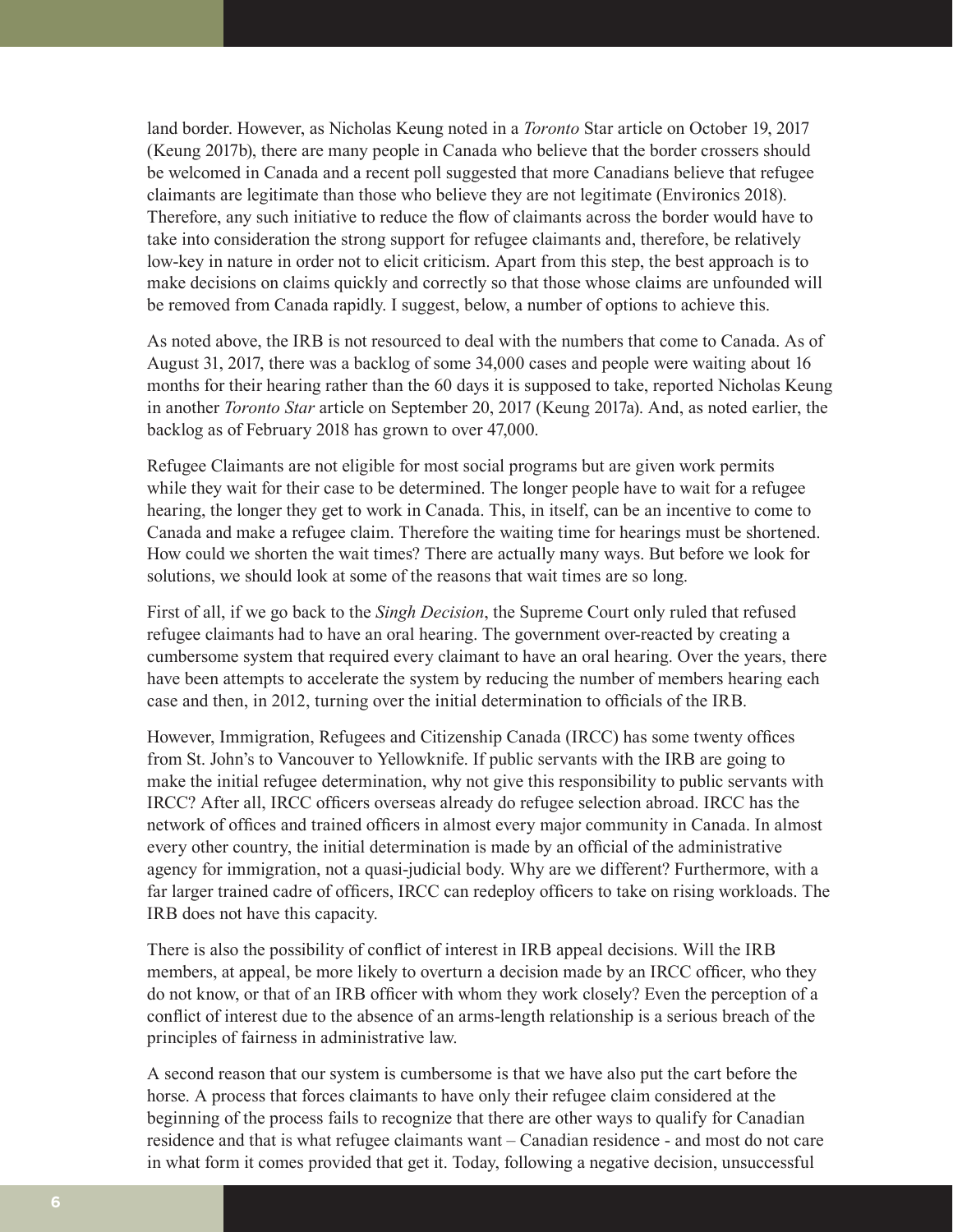claimants who are otherwise ready for removal from Canada may apply for a Pre-Removal Risk Assessment (PRRA) (Canada 2001, S.112-114). The PRRA, originally known as the Post-Determination Refugee Claimants in Canada Class (PDRCC), was introduced in the early 1990s in recognition that there are other risks beyond those in the refugee definition that could result in danger to a failed refugee claimant on removal from Canada. With the implementation of new the legislation (*IRPA)* in 2002, (Canada 2001, S.97 (1)), the PDRCC was replaced by the PRRA.

The PRRA is carried out by officers of IRCC and examines the circumstances of a claimant against other types of risk that may not have been within the purview of the *Convention* (IRCC 2017c)*.* This serves also to meet Canada's international obligations under the *Convention Against Torture* (UN 1987) and the *Convention on the Rights of the Child* (UN 1990) and if an officer concludes that removal would subject a person to undue risk, that person will be allowed to stay.

Furthermore, an unsuccessful refugee claimant may have humanitarian and compassionate (H&C) grounds to stay in Canada, such as close family in Canada and nowhere else. All these reasons to remain in Canada should not be left until the end of the process to be considered.

#### b) Government Assisted Refugees (GARs)

Since the selection changes in 2002, the UNHCR continues to refer the most at risk refugees to Canada. This, of course, increases the settlement challenge as the most at risk are often not the most readily adaptable to Canada. Furthermore, as source areas for refugees diversify, fewer refugees are literate in a western language or any language for that matter. This makes acquisition of English or French an even greater challenge. One approach would be to select some of the GARs on the basis of ability to establish themselves within a year, as was the case prior to 2002. The government announced, in its 2018-2020 Immigration Plan, that the target for GARs will be increased from the current 7,500 to 10,000 by 2020 (IRCC 2017d). It may be worth considering a 50-50 split between selection of those in most need and those most able to establish themselves for a number of reasons. Rapid establishment builds public support for the program and budget allocations for the Resettlement Assistance Program (RAP) are insufficient for the current numbers of GARs and the increasing settlement challenge they face (IRCC 2016b, 40). Furthermore, a major hurdle to rapid establishment is the fact that the government only loans money to GARs for transportation to Canada and requires it to be repaid. The cost of this program is small for the government but it is a huge burden for the GAR. The loan program could be replaced by transportation grants.

#### c) Privately Sponsored Refugees (PSRs)

The PSR program has been a huge success and the UNHCR has been encouraging other countries to emulate it (UNHCR 2016). However, the program is a victim of its own success. For several years the number of PSR applications has outstripped the resources devoted to processing PSR applications. A 2007 evaluation of the program noted that long wait-times of three years or more are negatively affecting the program (CIC 2007). IRCC has also capped the number of applications being accepted so an invisible backlog of applications waiting to be submitted by Settlement Agreement Holders (SAHs) exists as well. Measures need to be taken to make the program more responsive to demand.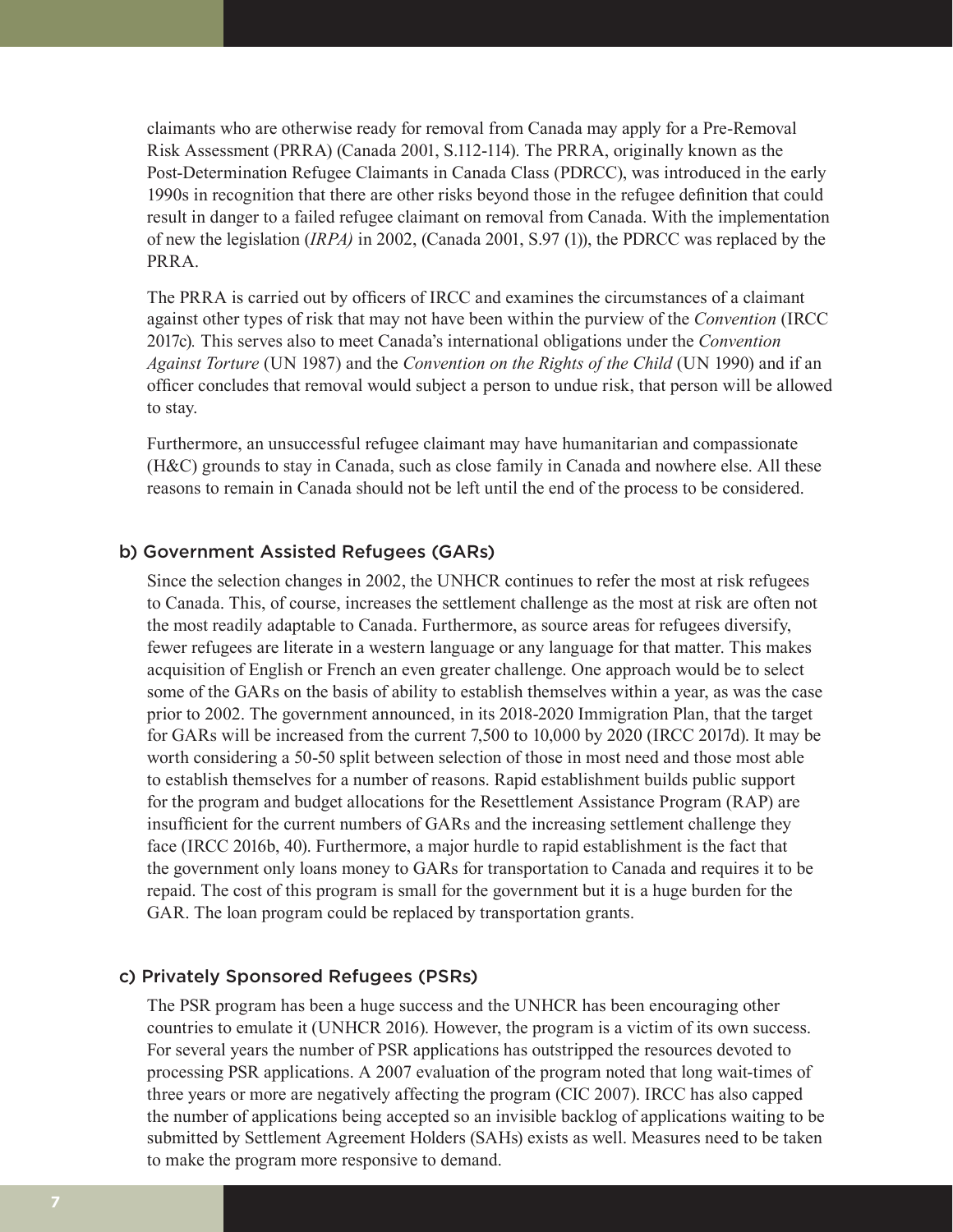It is a valid assumption, in most refugee-generating countries, that close relatives of refugees are also at risk. We also know that the presence of close relatives helps settlement. A large number of PSR applications are for those close relatives, usually siblings. The long process to approve the sponsorship application and then to confirm that they are indeed refugees is expensive to both Canada and the sponsors. Why bother with this process if the chances are almost 100% that the application is for a person at risk?

Government Assisted Refugees (GARs) and Privately Sponsored Refugees (PSRs) could be allowed to sponsor one close relative (brother, sister, cousin) with the support of a group of 5 sponsors BUT without requiring the relative to be determined to be a refugee. This would improve settlement and speed the processing of these people who, otherwise, would clog the Private Sponsorship of Refugees Program (PSRP) processing as is the case now.

The PSR program is very cost effective and by involving Canadians personally, helps maintain high levels of support for Canada's refugee programs. It needs to be adequately resourced and supported.

# **5. RECOMMENDATIONS**

In general, there needs to be the will and the resources within the Government of Canada to welcome in the range of 35,000-40,000 refugees annually and to have the plans and capacity (not only at IRCC but also at the IRB, Global Affairs, National Defence, CSIS and the Provinces) in place to respond quickly to refugee crisis situations. My specific recommendations to improve Canada's refugee policies follow:

# a) In-Canada Refugee Claimants

- 1. The initial decision on a refugee claim should be made by an IRCC officer rather than an IRB officer. With the initial decision-making and the appeal process in the same agency there is the potential for a serious conflict of interest. The government should amend the *Immigration and Refugee Protection Act* to provide that IRCC officers make the initial refugee determination in Canada with the IRB having responsibility to hear appeals, as is the case for all other immigrant decisions.
- 2. A refugee processing unit should be established in at least one major office in each region of Canada. This would allow IRCC officers to consider both refugee status *and* other avenues to permanent residence such as H&C, *Convention against Torture, Convention of the Rights of the Child* and other risks not contemplated by the *UN Refugee Convention*.
- 3. Appeals should be made to the IRB and include the possibility of oral hearings, thus paralleling the process for immigrants. As the initial decision would be entirely administrative, all refused claimants, who have not made an earlier claim within the previous year, ought be able to lodge an appeal.

# b) Government Assisted Refugees

4. The commitment to Government Assisted Refugees (GARs) needs to be reaffirmed and sufficient resources dedicated to meeting targets. However, we should not commit to only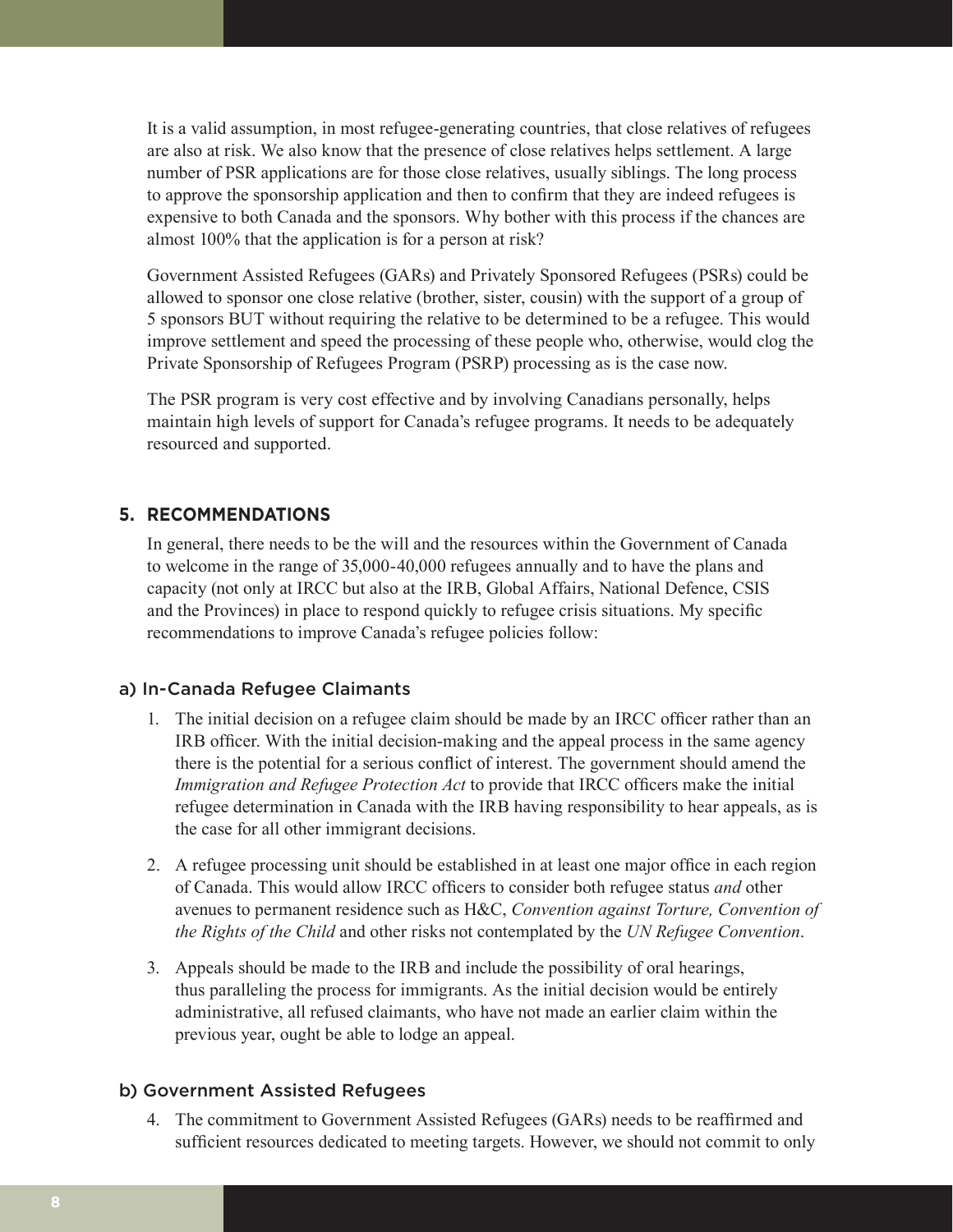hard to settle GARs. The government should keep the commitment for 5,000 per year for UNHCR referred hardship cases but for the remaining GARs return to the requirement that in order to be accepted they must be assessed as likely to establish themselves within one year of landing.

- 5. Government Assisted Refugees (GARs) should be allowed to sponsor one close relative (brother, sister, cousin) and immediate family with the support of a group of 5 sponsors BUT without requiring the relative to be determined to be a refugee. This will improve settlement and speed the processing of these people who, otherwise, would clog the Private Sponsorship of Refugees Program processing as is the case now.
- 6. The RAP program needs to be adequately funded to provide the resources to settlement agencies to provide for the increasingly difficult settlement challenges faced by recently arrived refugees.
- 7. The transportation loan program should be replaced by transportation grants.

(A recent evaluation of the GAR program and RAP makes a number of excellent recommendations as well (CIC 2011, 51-58).)

#### c) Privately Sponsored Refugees

- 8. The government needs to put in place adequate resources to process PSR sponsorships in Canada and PSR applications abroad in a timely fashion and remove the caps currently in place.
- 9. Privately Sponsored Refugees (PSRs) should be allowed to sponsor one close relative (brother, sister, cousin) and immediate family with the support of a group of 5 sponsors BUT without requiring the relative to be determined to be a refugee. This will improve settlement and speed the processing of these people who, otherwise, would clog the Private Sponsorship of Refugees Program processing as is the case now.

(More recommendations regarding Privately Sponsored Refugees can be found in a recent submission to the government by the Refugee Research Network (Hyndman et al.2016, 2,3).)

#### d) All Refugees

10. Funding for language training for refugees needs to be increased so that all refugees not fluent in either English or French can obtain rapid access to language training.

### **6. CONCLUSIONS**

This paper set out to provide an overview of refugee policy since the end of the Second World War; to describe the current state of affairs in refugee policy; and, offer a number of recommendations for the improvement of Canada's refugee policy.

Overall, Canadians can be proud of our refugee policy but that does not mean we can be complacent. We still make errors in refugee determination. People at risk still sometimes face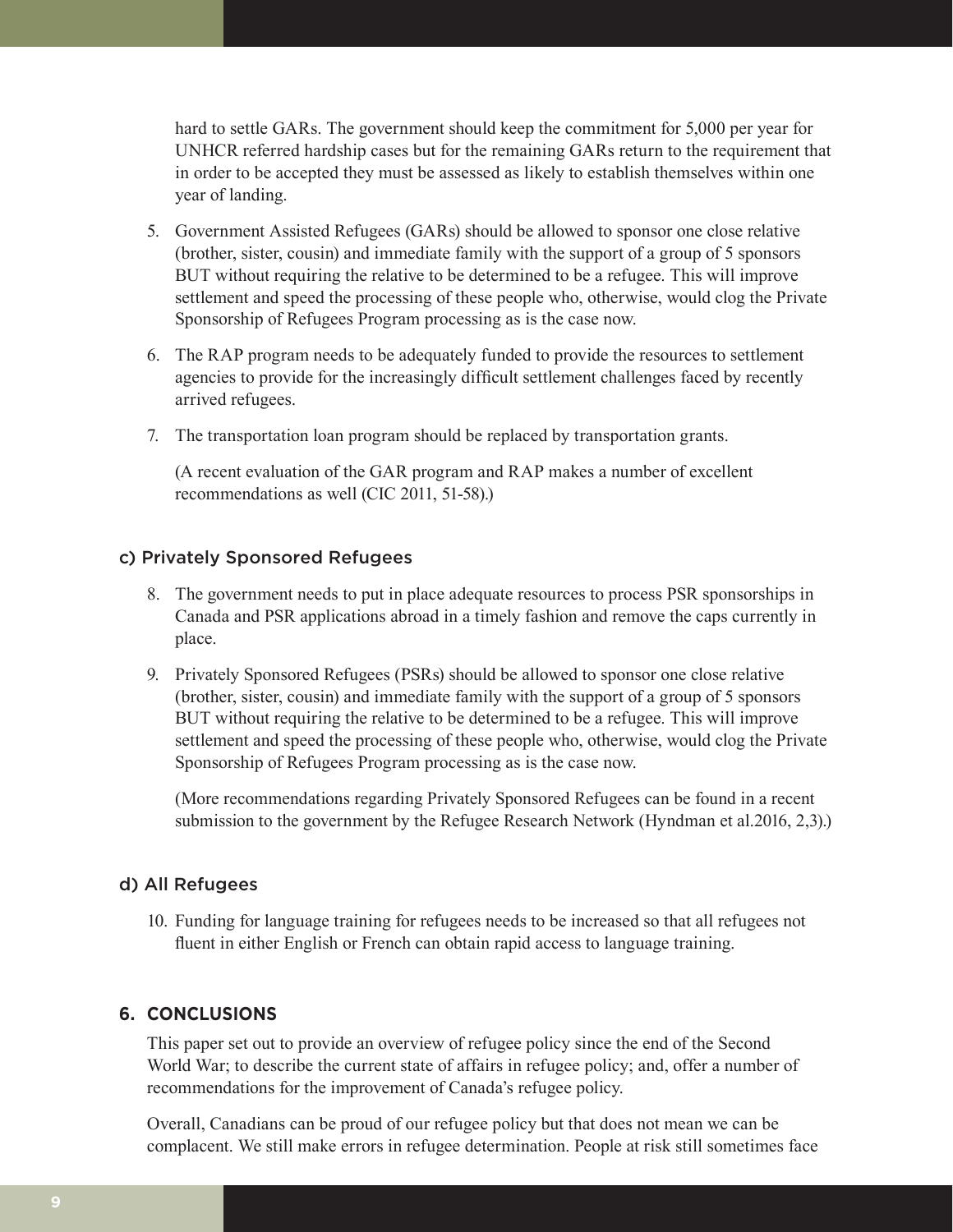the risk of removal and forced return to the situation from which they fled. And we often take far too long to approve applicants with a well-founded need to obtain Canada's protection.

I believe that the recommendations in this paper would serve to improve, significantly, the effectiveness and the level of compassion of Canada's refugee strategy while still ensuring that Canadians are protected from those would abuse our refugee system. They would also serve to increase the level of public confidence in refugee programs and, therefore, the immigration program in general.

There is a healthy amount of discussion among academicians, refugee advocates, and settlement workers. I trust that this paper will contribute to the discussion and help to promote improvements in Canada's refugee policy.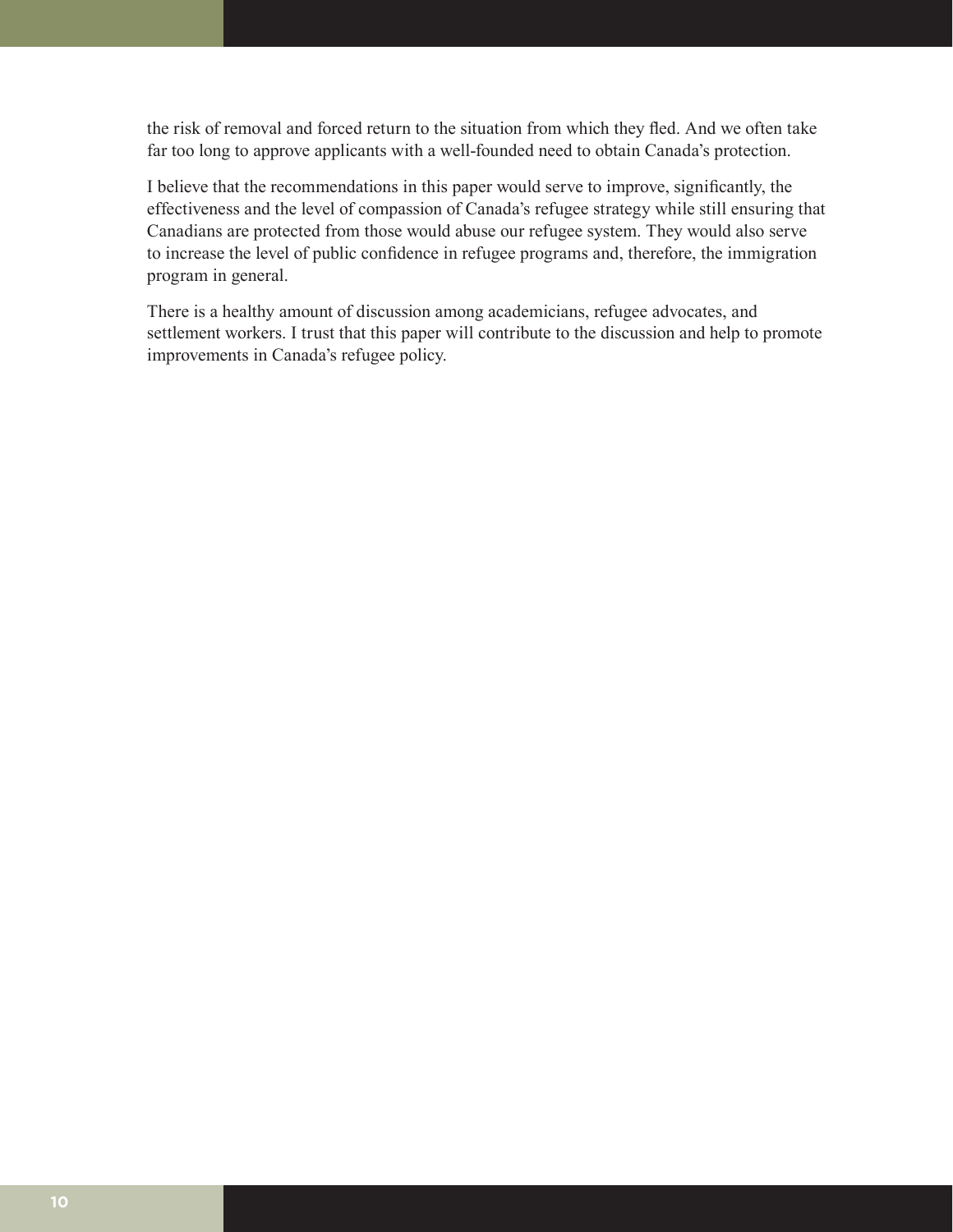#### **7. REFERENCES**

- Abella, Irving. and Howard Troper. 1968. *None is Too Many, Canada and the Jews of Europe, 1933- 1948.* Toronto: Lester & Orpen Dennys.
- Canada. 1947. *House of Commons Debates, 1947*. Ottawa: King's Printer.

Canada. 1962. O*rder-in-Council P.C. 1962-0082*, January 18, 1962.

Canada. 1976. S.C. 1976-77, c.52, *An Act respecting immigration to Canada.*

Canada. 1978. *Immigration Regulations, 1978* (OiC, P.C. 1978-0486).

Canada. 2001. S.C. 2001, c.27, *Immigration and Refugee Protection Act (IRPA)*

Canada. 2002. SOR 2002-227, *Immigration and Refugee Protection Regulations (IRPA Regs).*

- Canada. 2010. 'Bill C-11.' Accessed January 6, 2018. [http://www.parl.ca/DocumentViewer/en/40-3/](http://www.parl.ca/DocumentViewer/en/40-3/bill/C-11/first-reading) [bill/C-11/first-reading](http://www.parl.ca/DocumentViewer/en/40-3/bill/C-11/first-reading)
- Canadian Bar Association. 2010. National Citizenship and Immigration Law Section, *Bill C-11, Balanced Reform Act.* Ottawa: Canadian Bar Association.
- Citizenship and Immigration Canada (CIC). 2007. Evaluation Branch, *Summative Evaluation of the Private Sponsorship of Refugees Program.* Section 3.2.3. Accessed December 22, 2017. [https://www.canada.ca/en/immigration-refugees-citizenship/corporate/reports-statistics/](https://www.canada.ca/en/immigration-refugees-citizenship/corporate/reports-statistics/evaluations/private-sponsorship-refugees-program.html) [evaluations/private-sponsorship-refugees-program.html](https://www.canada.ca/en/immigration-refugees-citizenship/corporate/reports-statistics/evaluations/private-sponsorship-refugees-program.html)
- Citizenship and Immigration Canada (CIC). 2009. Manual OP5: *Overseas Selection and Processing of Convention Refugees Abroad Class and Members of the Humanitarian-protected Persons Abroad Class.* Ottawa: CIC
- Citizenship and Immigration Canada (CIC). 2010. CIC Backgrounder: *Proposed Reforms to Canada's Asylum System.* Accessed December 8, 2017. [http://www.cic.gc.ca/english/department/](http://www.cic.gc.ca/english/department/media/backgrounders/2010/2010-03-30.asp) [media/backgrounders/2010/2010-03-30.asp](http://www.cic.gc.ca/english/department/media/backgrounders/2010/2010-03-30.asp).
- Citizenship and Immigration Canada (CIC). 2011. Evaluation Branch, *Evaluation of Government Assisted Refugees (GAR) and Resettlement Assistance Program (RAP)*. Ottawa: CIC.
- Citizenship and Immigration Canada (CIC). 2015. *Facts and Figures, Temporary Residents, 2014.*  Ottawa: Public Works and Government Services Canada.
- Citizenship and Immigration Department (C&I). 1964. *Immigration Policy* (Internal document in author's possession).
- Environics Institure. 2018. "Focus Canada Winter 2018: Canadian public opinion about immigration and minority groups." Accessed April 5, 2018. [https://www.environicsinstitute.org/](https://www.environicsinstitute.org/projects/project-details/focus-canada-winter-2018---canadian-public-opinion-on-immigration-and-minority-groups) [projects/project-details/focus-canada-winter-2018---canadian-public-opinion-on-immigration](https://www.environicsinstitute.org/projects/project-details/focus-canada-winter-2018---canadian-public-opinion-on-immigration-and-minority-groups)[and-minority-groups](https://www.environicsinstitute.org/projects/project-details/focus-canada-winter-2018---canadian-public-opinion-on-immigration-and-minority-groups)
- Hyndman, Jennifer and William Payne, Shauna Jiminez. 2016. *The State of Private Refugee Sponsorship in Canada: Trends, Issues, and Impacts.* Toronto: York University Refugee Research Network and Centre for Refugee Studies.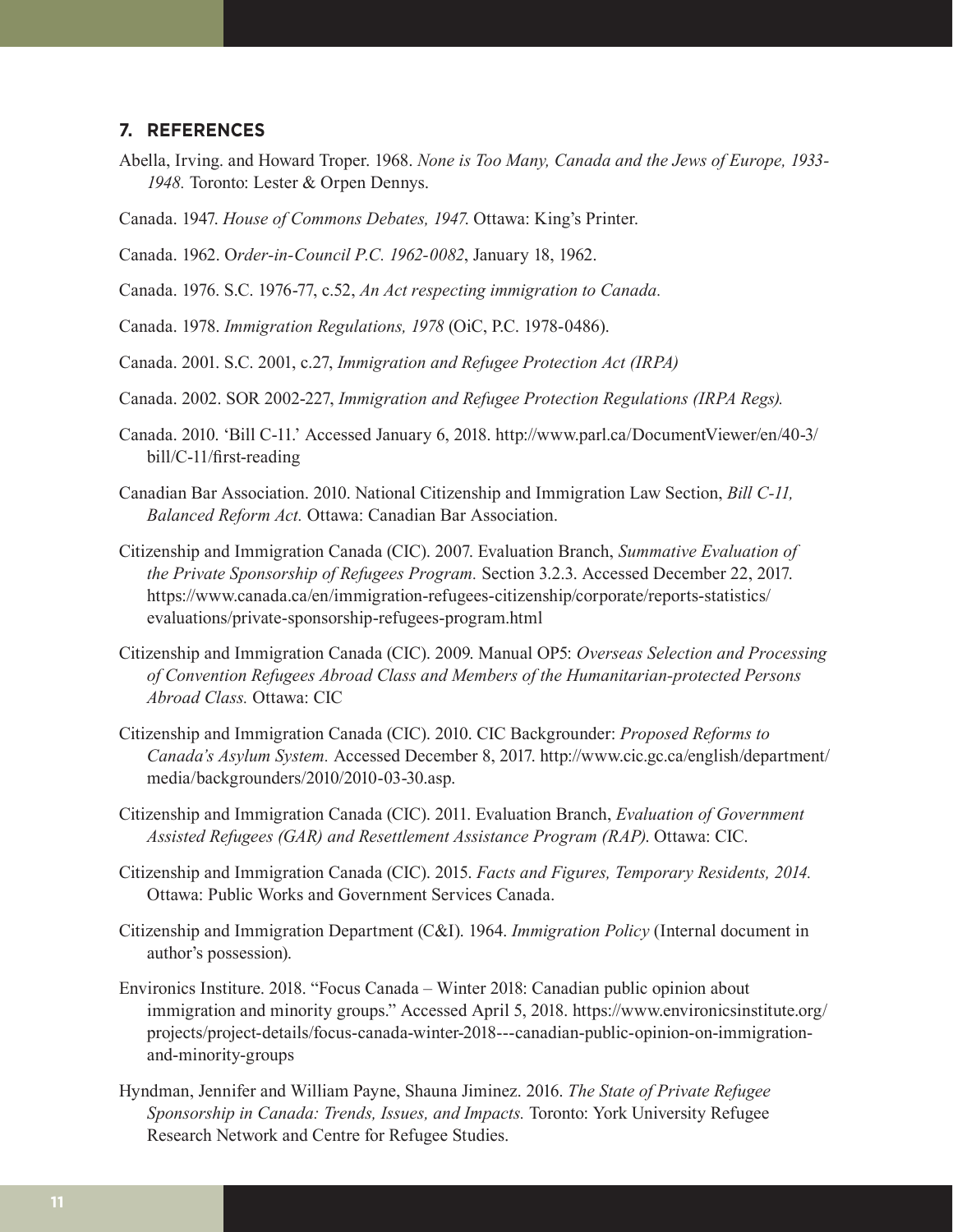- Globe and Mail. 2018. "Globe Editorial: To remain a welcoming country, Canada needs a secure border." *Globe and Mail,* April 1, 2018. Accessed April 1, 2018. [https://www.theglobeandmail.com/](https://www.theglobeandmail.com/opinion/editorials/article-globe-editorial-to-remain-a-welcoming-country-canada-needs-a-secure) [opinion/editorials/article-globe-editorial-to-remain-a-welcoming-country-canada-needs-a-secure](https://www.theglobeandmail.com/opinion/editorials/article-globe-editorial-to-remain-a-welcoming-country-canada-needs-a-secure)
- Immigration and Refugee Board (IRB). 2017. *Departmental Results Report 2016-17.* Ottawa: Minister of Immigration, Refugees and Citizenship.
- Immigration and Refugee Board (IRB). 2018a. "Irregular Boarder Crosser Statistics." Accessed April 5, 2018. <http://www.irb-cisr.gc.ca/Eng/res/stat/Pages/Irregular-border-crosser-statistics.aspx>
- Immigration and Refugee Board (IRB). 2018b. "Refugee Protection Claims (New System) by Country of Alleged Presecution – 2017." Accessed April 5, 2018. [http://www.irb-cisr.gc.ca/Eng/](http://www.irb-cisr.gc.ca/Eng/RefClaDem/stats/Pages/RPDStat2017.aspx) [RefClaDem/stats/Pages/RPDStat2017.aspx](http://www.irb-cisr.gc.ca/Eng/RefClaDem/stats/Pages/RPDStat2017.aspx)
- Immigration and Refugee Board (IRB). 2018c. "Recent Trends." Accessed April 5, 2018. <http://www.irb-cisr.gc.ca/Eng/res/stat/Pages/volume-reports.aspx>
- Immigration, Refugees and Citizenship Canada (IRCC). 2016a. Evaluation Division, *Evaluation of the Pre-Removal Risk Assessment Program.* Ottawa: IRCC.
- Immigration, Refugees and Citizenship Canada (IRCC). 2016b. Evaluation Division, *Evaluation of the Resettlement Programs (GAR, PSR, BVOR and RAP).* Ottawa: IRCC.
- Immigration, Refugees and Citizenship Canada (IRCC). 2017a Asylum Claimants by Province/ Territory of Claim Received, Province/Territory of Last Known Address and Claim Year. Accessed December 8, 2017. [http://open.canada.ca/data/en/dataset/b6cbcf4d-f763-4924-a2fb-](http://open.canada.ca/data/en/dataset/b6cbcf4d-f763-4924-a2fb-8cc4a06e3de4?_ga=2.36009446.791346230.1512784127-1636814078.1507574448)[8cc4a06e3de4?\\_ga=2.36009446.791346230.1512784127-1636814078.1507574448](http://open.canada.ca/data/en/dataset/b6cbcf4d-f763-4924-a2fb-8cc4a06e3de4?_ga=2.36009446.791346230.1512784127-1636814078.1507574448).
- Immigration, Refugees and Citizenship Canada (IRCC). 2017b. Claiming Asylum in Canada What Happens. Accessed December 8, 2017. [https://www.canada.ca/en/immigration-refugees](https://www.canada.ca/en/immigration-refugees-citizenship/news/2017/03/claiming_asylum_incanadawhathappens.html)[citizenship/news/2017/03/claiming\\_asylum\\_incanadawhathappens.html](https://www.canada.ca/en/immigration-refugees-citizenship/news/2017/03/claiming_asylum_incanadawhathappens.html).
- Immigration, Refugees and Citizenship Canada (IRCC). 2017c. Processing pre-removal risk assessment applications: Intake. Accessed December 10, 2017. [https://www.canada.ca/en/](https://www.canada.ca/en/immigration-refugees-citizenship/corporate/publications-manuals/operational-bulletins-manuals/refugee-protection/removal-risk-assessment/applications-intake.html) [immigration-refugees-citizenship/corporate/publications-manuals/operational-bulletins](https://www.canada.ca/en/immigration-refugees-citizenship/corporate/publications-manuals/operational-bulletins-manuals/refugee-protection/removal-risk-assessment/applications-intake.html)[manuals/refugee-protection/removal-risk-assessment/applications-intake.html](https://www.canada.ca/en/immigration-refugees-citizenship/corporate/publications-manuals/operational-bulletins-manuals/refugee-protection/removal-risk-assessment/applications-intake.html).
- Immigration, Refugees and Citizenship Canada (IRCC). 2017d. Supplementary Information 2018- 2020 Immigration Levels Plan. Accessed December 22, 2017. [https://www.canada.ca/en/](https://www.canada.ca/en/immigration-refugees-citizenship/news/notices/supplementary-immigration-levels-2018.html?_ga=2.179428196.1773314245.1509566734-495994404.1505857313) [immigration-refugees-citizenship/news/notices/supplementary-immigration-levels-2018.html?\\_](https://www.canada.ca/en/immigration-refugees-citizenship/news/notices/supplementary-immigration-levels-2018.html?_ga=2.179428196.1773314245.1509566734-495994404.1505857313) [ga=2.179428196.1773314245.1509566734-495994404.1505857313](https://www.canada.ca/en/immigration-refugees-citizenship/news/notices/supplementary-immigration-levels-2018.html?_ga=2.179428196.1773314245.1509566734-495994404.1505857313).
- International Organization for Migration (IOM). 2018. 'Migration Flows Europe'. Accessed April 5, 2018. http://migration.iom.int/europe.
- Kelley, Ninette and Michael Trebilcock. 2010 *The Making of the Mosiac, A History of Canadian Immigration Policy.* Toronto: University of Toronto Press.
- Keung, Nicolas. 2017a. 'The law says refugee claims must be heard in 60 days. So why are people waiting 16 months?' September 20. Accessed December 17, 2017. [https://www.thestar.com/news/](https://www.thestar.com/news/immigration/2017/09/20/the-law-says-refugee-claims-must-be-heard-in-60-days-so-why-are-asylum-seekers-waiting-16-months.html) [immigration/2017/09/20/the-law-says-refugee-claims-must-be-heard-in-60-days-so-why-are](https://www.thestar.com/news/immigration/2017/09/20/the-law-says-refugee-claims-must-be-heard-in-60-days-so-why-are-asylum-seekers-waiting-16-months.html)[asylum-seekers-waiting-16-months.html](https://www.thestar.com/news/immigration/2017/09/20/the-law-says-refugee-claims-must-be-heard-in-60-days-so-why-are-asylum-seekers-waiting-16-months.html)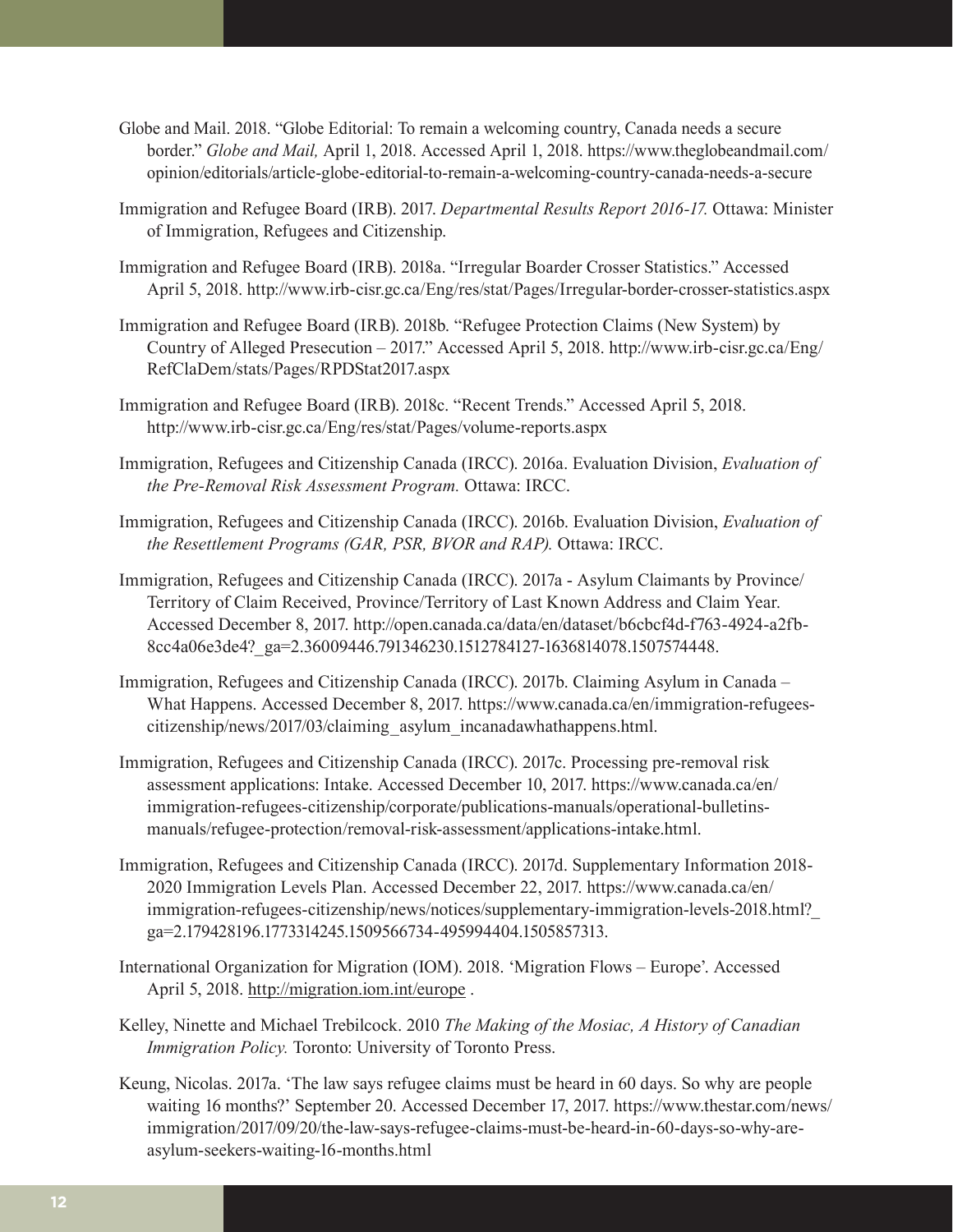- Keung, Nicolas. 2017b. 'New Data show 69% of illegal border crossers are being granted asylum.' *Toronto Star,* October 19. Accessed January 6, 2017. [https://www.thestar.com/news/](https://www.thestar.com/news/canada/2017/10/19/new-data-show-69-of-illegal-border-crossers-are-being-granted-asylum.html) [canada/2017/10/19/new-data-show-69-of-illegal-border-crossers-are-being-granted-asylum.html](https://www.thestar.com/news/canada/2017/10/19/new-data-show-69-of-illegal-border-crossers-are-being-granted-asylum.html)
- Molloy, Michael J., and Peter Duschinsky, Kurt F. Jensen, Robert Shalka. 2017. *Running on Empty: Canada and the Indochinese Refugees, 1975-1980.* Montreal and Kingston: McGill-Queen's University Press.
- Singh v Minister of Employment and Immigration. 1985. Supreme Court of Canada [1985] 1 S.C.R. 177. Accessed December 8, 2017. <https://scc-csc.lexum.com/scc-csc/scc-csc/en/item/39/index.do>.
- United Nations (UN). 1951. *Convention relating to the Status of Refugees*. Available from <http://www.unhcr.org/1951-refugee-convention.html>
- United Nations (UN). 1967. *Protocol relating to the Status of Refugees*, 1967. Available from <http://www.unhcr.org/1951-refugee-convention.html>
- United Nations (UN). 1987. *Convention against Torture and Other Cruel, Inhuman or Degrading Treatment or Punishment*. Accessed December 13, 2017. [http://www.ohchr.org/EN/](http://www.ohchr.org/EN/ProfessionalInterest/Pages/CAT.aspx) [ProfessionalInterest/Pages/CAT.aspx](http://www.ohchr.org/EN/ProfessionalInterest/Pages/CAT.aspx).
- United Nations (UN). 1990. *Convention on the Rights of the Child*. Accessed December 13, 2017. <http://www.ohchr.org/EN/ProfessionalInterest/Pages/CRC.aspx>.
- United Nations High Commissioner for Refugees (UNHCR). 2016. 'Global Refugee Sponsorship Initiative promotes Canada's private refugee sponsorship model', December 16. 2016. Accessed December22, 2017. [http://www.unhcr.org/news/press/2016/12/58539e524/global-refugee](http://www.unhcr.org/news/press/2016/12/58539e524/global-refugee-sponsorship-initiative-promotes-canadas-private-refugee.html)[sponsorship-initiative-promotes-canadas-private-refugee.html](http://www.unhcr.org/news/press/2016/12/58539e524/global-refugee-sponsorship-initiative-promotes-canadas-private-refugee.html)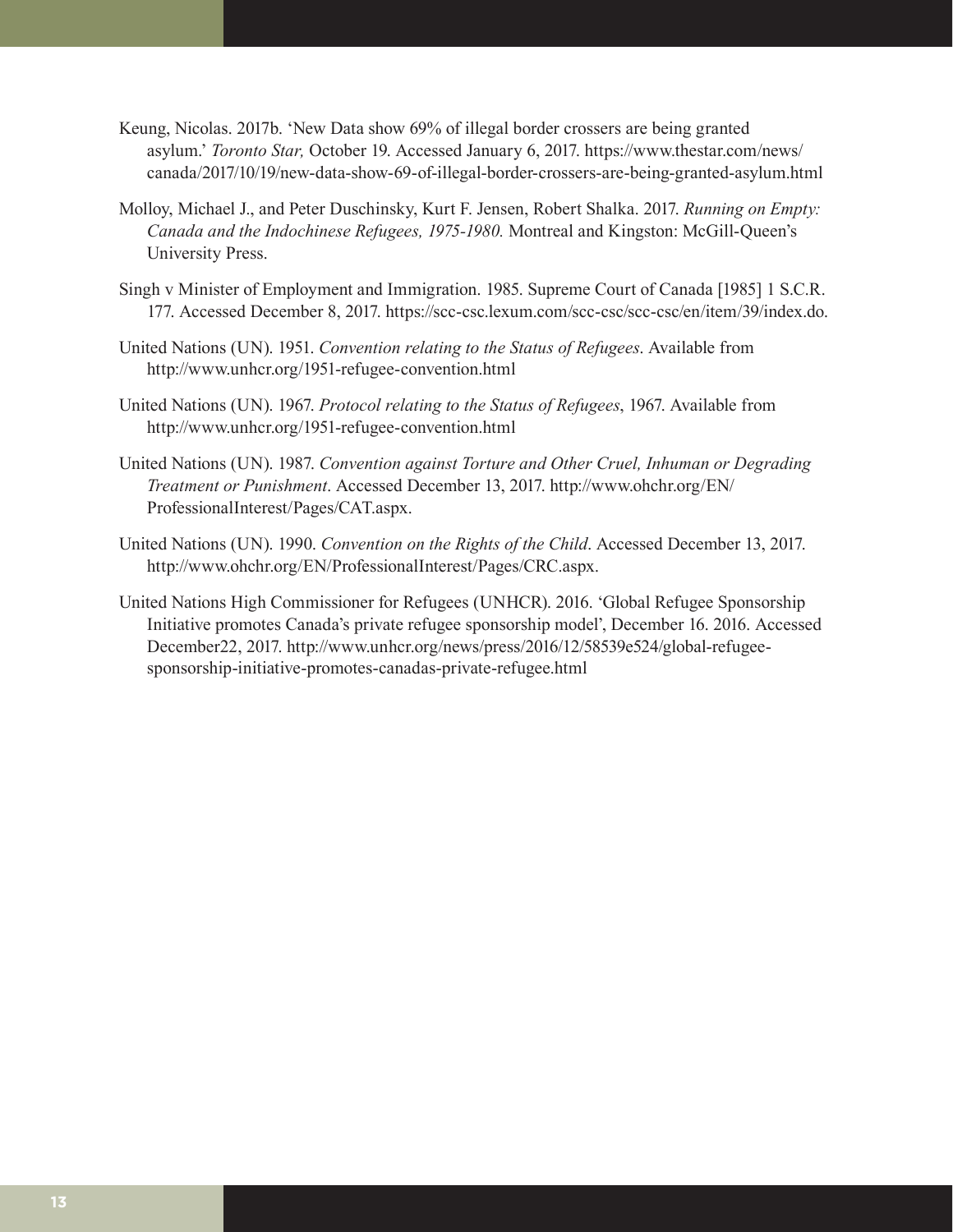#### **About the Author**

**Robert Vineberg's** career in the Federal Public Service spanned 35 years, of which 28 were with the immigration program, serving abroad, in policy positions in Ottawa and, as Director General of Citizenship and Immigration Canada's Prairies and Northern Territories Region, based in Winnipeg. He retired in 2008. Mr. Vineberg has published several peer reviewed articles on immigration history and on military history. His book, *Responding to Immigrants' Settlement Needs: The Canadian Experience* (Springer), was published in 2012. He co-edited and contributed two chapters to *Integration and Inclusion of Newcomers and Minorities Across Canada* (McGill Queen's University Press, 2011), and has contributed chapters to *Immigration Regulation in Federal States: Challenges and Responses in Comparative Perspective* (Springer, 2014) and *Immigrant Experiences in North America* (Canadian Scholars' Press, 2015). Mr. Vineberg has a BA in History from the University of Toronto as well as an MA in Canadian History and a Graduate Diploma in Public Administration, both from Carleton University, in Ottawa.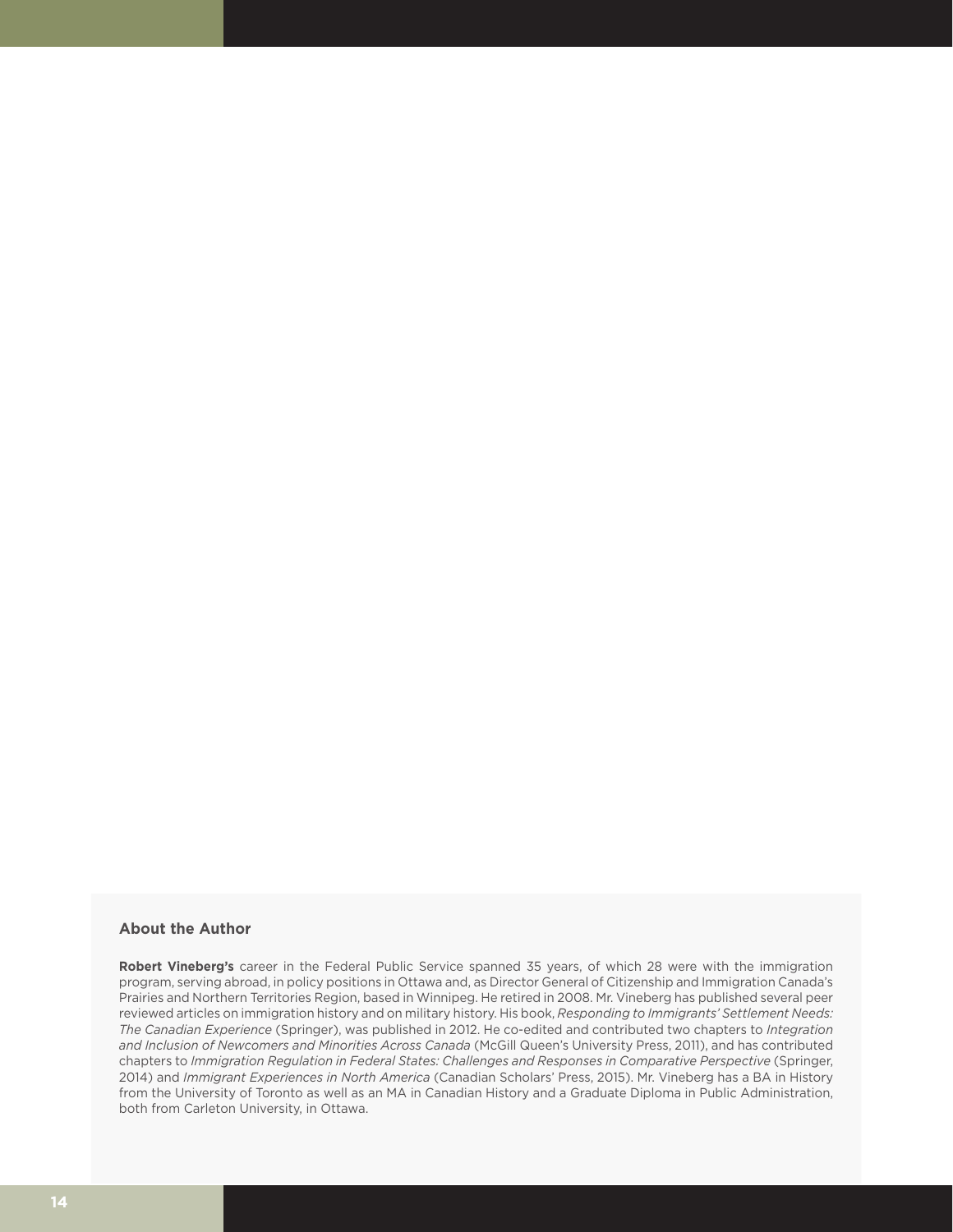#### **ABOUT THE SCHOOL OF PUBLIC POLICY**

The School of Public Policy has become the flagship school of its kind in Canada by providing a practical, global and focused perspective on public policy analysis and practice in areas of energy and environmental policy, international policy and economic and social policy that is unique in Canada.

The mission of The School of Public Policy is to strengthen Canada's public service, institutions and economic performance for the betterment of our families, communities and country. We do this by:

- *Building capacity in Government* through the formal training of public servants in degree and non-degree programs, giving the people charged with making public policy work for Canada the hands-on expertise to represent our vital interests both here and abroad;
- *Improving Public Policy Discourse outside Government* through executive and strategic assessment programs, building a stronger understanding of what makes public policy work for those outside of the public sector and helps everyday Canadians make informed decisions on the politics that will shape their futures;
- *Providing a Global Perspective on Public Policy Research* through international collaborations, education, and community outreach programs, bringing global best practices to bear on Canadian public policy, resulting in decisions that benefit all people for the long term, not a few people for the short term.

The School of Public Policy relies on industry experts and practitioners, as well as academics, to conduct research in their areas of expertise. Using experts and practitioners is what makes our research especially relevant and applicable. Authors may produce research in an area which they have a personal or professional stake. That is why The School subjects all Research Papers to a double anonymous peer review. Then, once reviewers comments have been reflected, the work is reviewed again by one of our Scientific Directors to ensure the accuracy and validity of analysis and data.

#### **The School of Public Policy**

University of Calgary, Downtown Campus 906 8th Avenue S.W., 5th Floor Calgary, Alberta T2P 1H9 Phone: 403 210 3802

#### **DISTRIBUTION**

Our publications are available online at www.policyschool.ca.

#### **DISCLAIMER**

The opinions expressed in these publications are the authors' alone and therefore do not necessarily reflect the opinions of the supporters, staff, or boards of The School of Public Policy.

#### **COPYRIGHT**

Copyright © Vineberg 2018. This is an open-access paper distributed under the terms of the Creative Commons license [CC BY-NC 4.0](https://creativecommons.org/licenses/by-nc/4.0/), which allows non-commercial sharing and redistribution so long as the original author and publisher are credited.

#### **ISSN**

ISSN 2560-8312 The School of Public Policy Publications (Print) ISSN 2560-8320 The School of Public Policy Publications (Online) **DATE OF ISSUE** April 2018

#### **MEDIA INQUIRIES AND INFORMATION**

For media inquiries, please contact Morten Paulsen at 403-220-2540. Our web site, www.policyschool.ca, contains more information about The School's events, publications, and staff.

#### **DEVELOPMENT**

For information about contributing to The School of Public Policy, please contact Jessika Anderson by telephone at 403-210-7968 or by e-mail at jessika.anderson@ucalgary.ca.